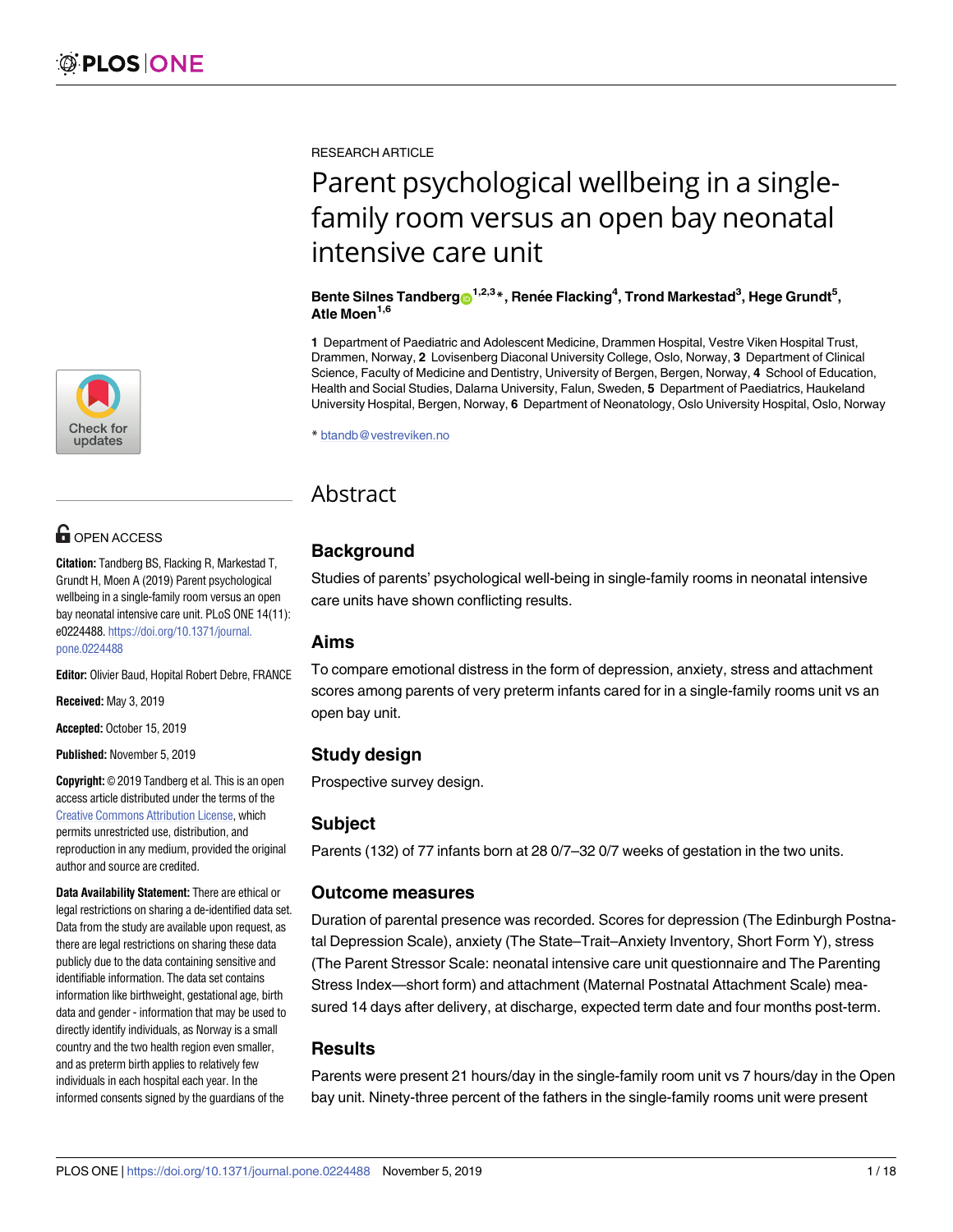<span id="page-1-0"></span>participant of this study, and granted by the regional committee for medical ethics in Helse Sør Øst, guardians were not asked about data sharing. Researchers interested in the data may contact the Privacy protection officer in Vestre viken Hospital Trust, Jens Kristian Jebsen at [personvern@vestreviken.no](mailto:personvern@vestreviken.no) and the ethics committee that approved the study [\(post@helseforskning.etikkom.no\)](mailto:post@helseforskning.etikkom.no) and provide the reference: 2013/1076/REK sør-øst C.

**Funding:** This study was supported by research grants from Vestre Viken Hospital Trust, [https://](https://vestreviken.no/helsefaglig/forskning-og-innovasjon) [vestreviken.no/helsefaglig/forskning-og](https://vestreviken.no/helsefaglig/forskning-og-innovasjon)[innovasjon](https://vestreviken.no/helsefaglig/forskning-og-innovasjon); Haukeland University Hospital, [https://](https://helse-bergen.no/seksjon-engelsk) [helse-bergen.no/seksjon-engelsk;](https://helse-bergen.no/seksjon-engelsk) and The Norwegian Nurses Organization, [https://www.nsf.](https://www.nsf.no/om-nsf) [no/om-nsf](https://www.nsf.no/om-nsf). The main phases of this study were supported by a research grant from the Norwegian Extra Foundation for Health and Rehabilitation, Grand number: 2016/FO76768 «Evaluering av familiebasert omsorg», [https://www.extrastiftelsen.](https://www.extrastiftelsen.no/) [no/.](https://www.extrastiftelsen.no/) All grants were awarded the corresponding author Bente Silnes Tandberg. The funders had no role in study design, data collection and analysis, decision to publish, or preparation of the manuscript.

**Competing interests:** The authors have declared that no competing interests exist.

**Abbreviations: EPDS**, The Edinburgh Postnatal Depression Scale; **MPAS**, Maternal Postnatal Attachment Scale; **NICU**, Neonatal intensive care unit; **OB**, Open bay; **PSI**, The Parenting Stress Index—short form; **PSS NICU**, The Parent Stressor Scale: neonatal intensive care unit questionnaire; **SFR**, Single-family room; **SSC**, Skin-to-skin contact; **STAI**, The State–Trait–Anxiety Inventory, Short Form Y.

more than 12 hours per day during the first week. Mothers in the single-family rooms had a significantly lower depression score -1.9 (95% CI: -3.6, -0.1) points from birth to four months corrected age compared to mothers in the Open bay unit, and 14% vs 52% scored above a cut-off point considered being at high risk for depression (p<0.005). Both mothers and fathers in the single-family rooms reported significantly lower stress levels during hospitalization. There were no differences between the groups for anxiety, stress or attachment scores after discharge.

#### **Conclusion**

The lower depression scores by the mothers and lower parental stress scores during hospitalization for both parents supports that single-family rooms care contribute to parents' psychological wellbeing.

## **Introduction**

Parents of preterm infants often face immediate and prolonged separation from their babies during hospitalization. The post-partum emotional response of both the mother and the infant is rooted in instincts programmed by evolution to secure survival and safety of the mammalian off-spring, and separation may induce distress and fear in both[[1,](#page-14-0) [2\]](#page-14-0). Compared to other mammalian species, the brain of the human newborn is larger and more adaptable, but also particularly immature and dependent on caregiving behaviours and a nurturing environment [[3](#page-14-0)]. There is increasing evidence that early experience and stimulation may influence long-term outcomes and the mechanism may at least partly be related to the rapid development of the brain during infancy and most pronounced in infants born preterm [[4](#page-14-0)]. Stressors during the neonatal intensive care unit (NICU) hospitalisation may affect regulation of the hypothalamicpituitary-adrenal axis, which is our central stress response regulating system, as well as general brain development [[5,](#page-14-0) [6\]](#page-14-0). The bonding and interaction between infants and their mothers are also important for healthy developmental trajectories [[3](#page-14-0)]. Over the last two decades the principles of family-centred care have gradually been implemented in the care of premature and sick newborn infants [\[7,](#page-14-0) [8](#page-14-0)] and in 2018, the European Foundation for the Care of Newborn Infants (EFCNI) launched the European standards of care for newborn health, defining family-centred care and a physical environment that allows extensive parental presence and participation as the European standard of care for hospitalized newborn infants [\[9,](#page-14-0) [10\]](#page-14-0). Parental presence also brings care in accordance with the UN Convention on the Rights of the Child, Article 7, acknowledging the infant's right to be cared for by his or her parents [\[11\]](#page-14-0). However, there are large variation between units in parental presence and involvement, also in units claiming to work in accordance with family-centred principles [\[12,](#page-15-0) [13\]](#page-15-0).

The number of NICU's with a single patient or single-family room design (SFR) is growing. The medical and psychological benefits of including parents in care have been well documented [\[14\]](#page-15-0), and one study in particular has provided evidence for both short- and long-term medical benefits of SFR care [[15–17\]](#page-15-0). Parents' participation in care may also be beneficial for parents' own mental health [[14](#page-15-0), [16](#page-15-0)]. However, Pineda et al. [[12](#page-15-0)] and Domanico et al. (13) showed an increase in parental stress and isolation when infants were treated in single-patient rooms. Even though parental presence increased with a SFR design, the time of parental presence in these studies was low, in particular the time providing active care, holding and skin-to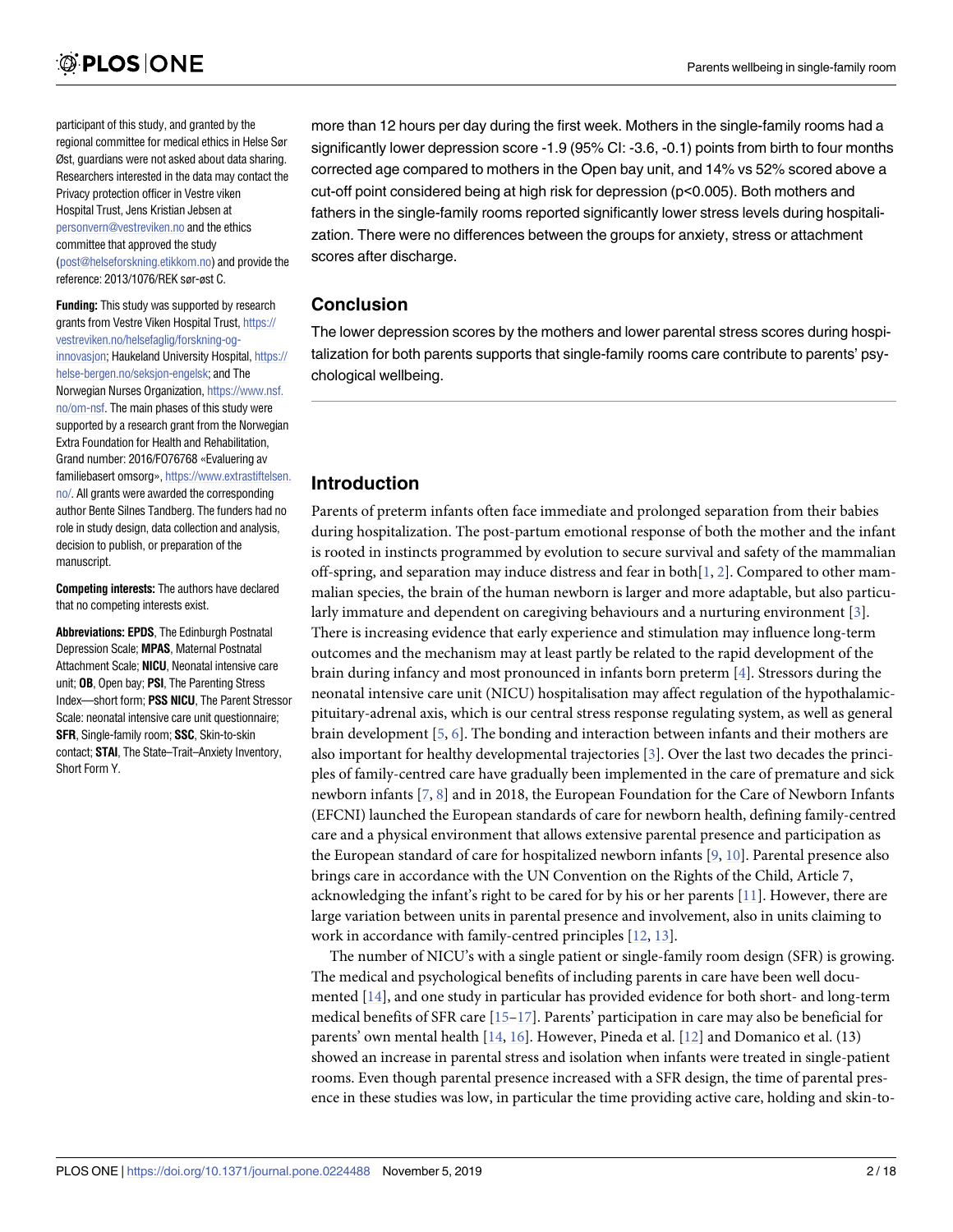<span id="page-2-0"></span>skin contact (SSC) [\[18,](#page-15-0) [19\]](#page-15-0). Pineda et al. have even indicated adverse findings on MRI and neurodevelopmental outcome at two years after care in single-patient rooms [[20](#page-15-0)]. However, in this unit single room care was carried out with very limited parental presence and family participation compared to what is commonly seen in a Scandinavian NICUs [\[21\]](#page-15-0). Although most NICU professionals may acknowledge that parent participation is warranted, there is no consensus on how much presence and active participation in care parents can and wish to provide. It is well documented that parents of preterm infants may experience mixed emotions, causing symptoms of stress, anxiety and/or depression [\[22,](#page-15-0) [23\]](#page-15-0). In this study, we have used parents' self-reports of depression and anxiety, stress and negative influence on attachment as indicators of emotional distress.

Differences in parental outcomes may be influenced by external policy factors such as rights to parental leave and access to health insurance, and by socio-economic differences that are not directly observable by parents or the NICU staff. In addition, differences in infant morbidity between studies may contribute. No studies have explored the effects on emotional distress when both parents live with their infant all or most of the day from birth to discharge, and we therefore designed a controlled study of parents' emotional distress in two different units providing care in accordance with the principles of family-centred care. One unit had a SFR design; the other was an old unit with an open bay (OB) design.

We hypothesized that parents participating actively in care through continuous presence in a SFR unit did not experience more emotional distress than parents in an OB unit who spent less time with their infant.

#### **Materials and methods**

We have previously reported effects of SFR design on parental presence, infant growth trajectories, morbidity, medical procedures and nutrition [[24](#page-15-0)]. In the present study, we report parents' emotional reactions to continuous presence, using questionnaires to screen for the risk of depression, anxiety, stress and attachment, and we provide a more in-depth description of parental presence. Both participating units were located in maternity hospitals and provided care until discharge.

#### **The units**

In 2012, the NICU at Vestre Viken Hospital Trust, Drammen, Norway, was established as a SFR, allowing parents to stay with their infant day and night from birth to discharge and to participate as primary caregivers. The unit provided care from birth for infants with gestational age  $(GA) \geq 28.0$  weeks and admits approximately 450 infants in 17 beds annually. Each room has two different areas; one infant-area with a place for the incubator or cot, sink, nursing table, and equipment (CPAP, pumps, ventilators), in addition to a parent-area with two high-quality hospital beds (105 cm wide electrically adjustable). Separate bathrooms are included in all SFRs. At day time, there is no physical separation between the parent and infant area and equipment are mounted on flexible arms allowing easy and secure transfer of the infant from the incubator to the parents' bed without disconnecting medical equipment. During night time, parents can close flexible folding doors to the sleeping area, while nurses still have direct access to the infant without interrupting parents (pictures of the SFR unit are presented as supplement, [S1a–S1c](#page-13-0) Picture). All meals were provided without cost to both parents. At the time of the study, parents had access to a psychologist working part time at the unit and to weekly parent meetings with other parents. The unit was staffed with five consultants having 50% of their clinical service in the unit and 62 registered nurses of whom 24% were specialists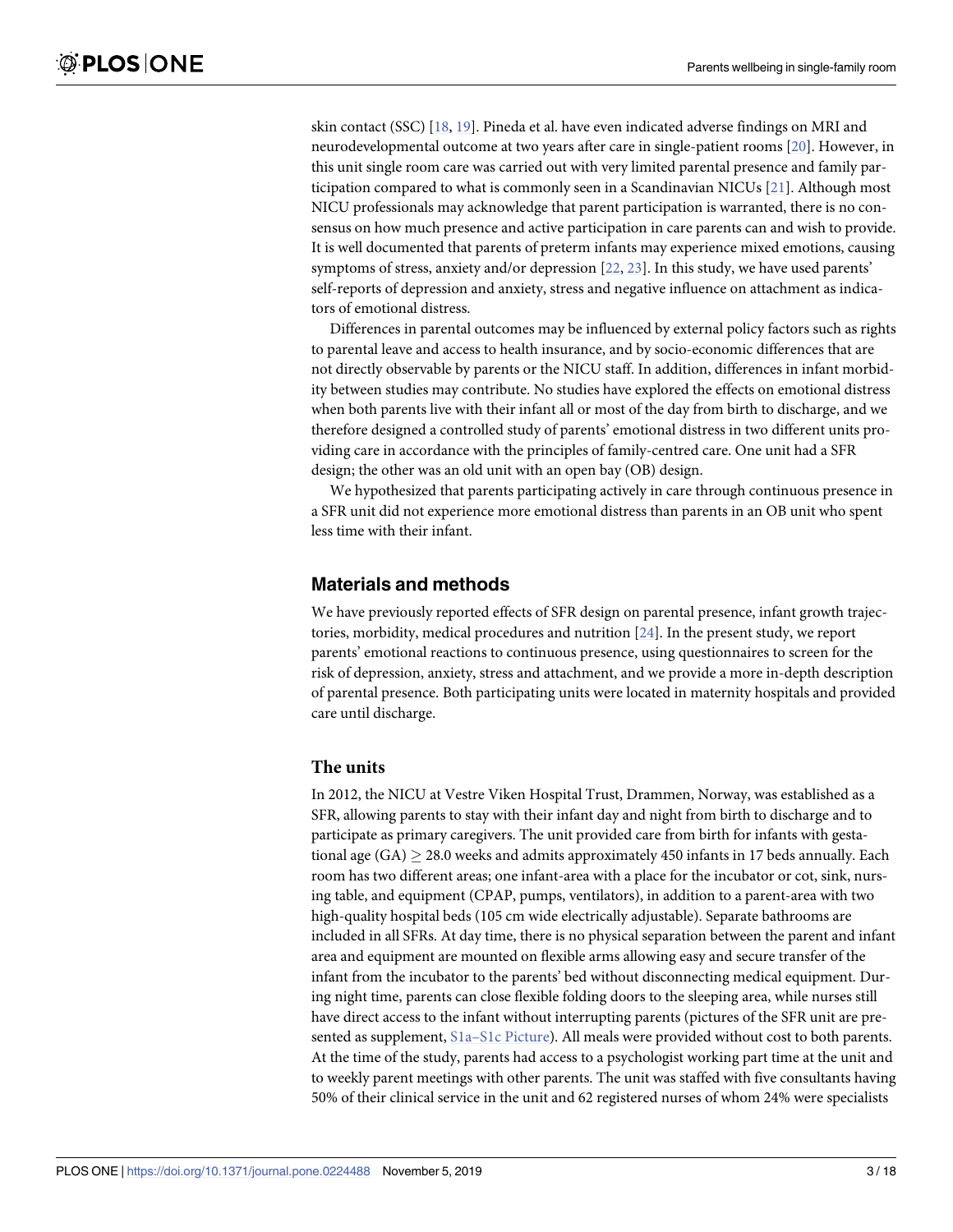<span id="page-3-0"></span>in intensive care, paediatrics, or neonatal nursing. Parents were present and participated actively during daily rounds.

The OB unit was located at Haukeland University Hospital in Bergen, Norway, and provided care from birth for infants with  $GA > 23.0$  weeks. The OB unit was built in 1979 and underwent no subsequent major changes. It had 21 beds and admitted approximately 500 infants per year. Except for one single-bed room used for high-intensive or end-of-life care, the unit had two rooms; one for intensive- and intermediate care infants and one for care in cots before discharge to home. The rooms were crowded, but one reclining armchair could be placed between incubators or cots, and screens could be placed around the family to provide some privacy. The parents had unlimited access at all hours, but they could not stay overnight in the unit. Mothers were offered accommodation in another building at the hospital area after discharge from the maternity ward. Free meals were provided only for mothers. A psychologist was available upon special request. The number of neonatologists in full time position was 3.5 and 64% of nurses were specialist nurses. Parents were not routinely involved in medical rounds.

Although the facilities available for parents to room in were different, both units had an explicit policy of allowing parents unlimited access and to stay with their infant for as long as they wanted. SSC was strongly encouraged in both units. Both units encouraged and guided mothers to provide breastfeeding from day one.

Norway has extensive social benefits related to pregnancy and birth. Health care insurance is publicly funded, hospital care is free of costs and both parents are allowed full job-leave with compensation for salary-loss during hospitalization with their infant. Parents also have 48 weeks of fully paid parental leave shared between them after discharge from the NICU.

#### **Participants**

Parents of infants born at 28 0/7–32 0/7 weeks of gestation with the mothers' address in the hospitals' respective catchment areas were eligible for inclusion. Infants with congenital malformations or major complications (intraventricular haemorrhage grade III/ IV or surgically treated necrotizing enterocolitis) and infants with birth weight less than 800 grams were excluded. We also excluded infants if one or both parents suffered from a major mental illness or did not understand Norwegian language, infants of mothers who had taken illicit drugs or were on methadone during pregnancy and infants in the custody of the Child Protection Services from birth. Both parents received oral and written information about the study, and they were included if both gave written consent by the end of the second day post-partum. In the SFR unit, 60 parents of 35 neonates were included and in the OB unit 72 parents of 42 neonates were included consecutively. Inclusion to the study started on May 1, 2014 and ended on July 31, 2016 as the OB unit was moved to another building with better facilities ( $Fig 1$  $Fig 1$ ).

The study was approved by the Norwegian Regional Committee for Medical Research Ethics and registered at ClinicalTrials.Gov (NCT 02452580).

#### **Data collection**

For each infant, both parents prospectively recorded time present in the unit with their infant and the duration of SSC on the mother's or father's bare chest. From birth to postmenstrual age of 34 weeks, both periods were registered each day in a closeness diary lying next to the infant. Twins had separate diaries. Continuous presence was defined as presence for more than 12 hours a day for each parent.

Parents were asked to complete a set of questionnaires at 14 days post-partum, at discharge, at term date and at four months after term date. If one parent did not participate in a follow-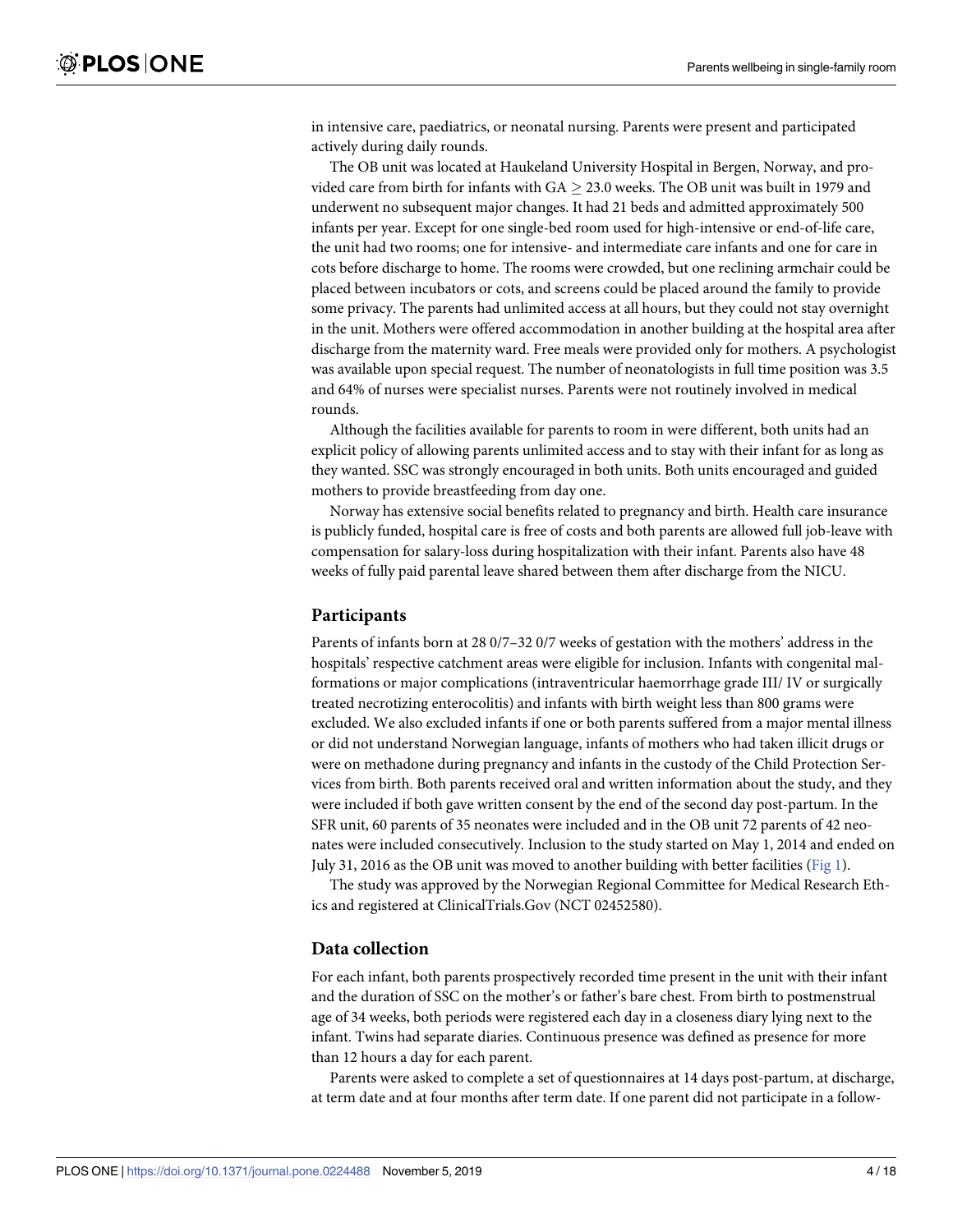<span id="page-4-0"></span>

**[Fig](#page-3-0) 1. Flow diagram of participant recruitment.**

<https://doi.org/10.1371/journal.pone.0224488.g001>

up consultation after discharge, the questionnaires were brought home with the participating parent along with a stamped envelope and returned by post to the project manager. For twins parents answered one set of questionnaire.

1) *The Edinburgh Postnatal Depression Scale (EPDS)* [\[25\]](#page-15-0) aims to identify depressive symptoms in pregnant women or women who have recently given birth. The EPDS is validated for use in a Norwegian population [\[26,](#page-15-0) [27\]](#page-15-0). The range of score is 0–30 and the score increases with a increasing symptoms. We applied a cut off score  $\geq$  13 giving a sensitivity of 77% and specificity of 94% in detecting symptoms of depression [\[28\]](#page-15-0).

2) *The State–Trait–Anxiety Inventory*, *Short Form Y (STAI SF)* measures symptoms of anxiety in adults [[29](#page-15-0)]. The short version contains six statements, three items with anxiety present and three with anxiety absent, which the respondents rate on a scale from 1 to 4 [[30](#page-15-0)]. The range of the total STAI score is 20–80 and it increases with increasing symptoms. Scores below 36 is considered normal [\[31\]](#page-16-0). STAI SF has demonstrated reliability and validity in study samples of parents with sick infants [\[32\]](#page-16-0).

*3) The Parental Stressor Scale*: *NICU (PSS*: *NICU)* [[33](#page-16-0), [34](#page-16-0)] measures stress experienced by parents during hospitalization related to alterations in their parental role, the appearance and behaviour of their child, and sights and sounds of the unit. Parents are asked to rate items on a five-point scale ranging from "not at all stressful" to "extremely stressful". "Sights and sounds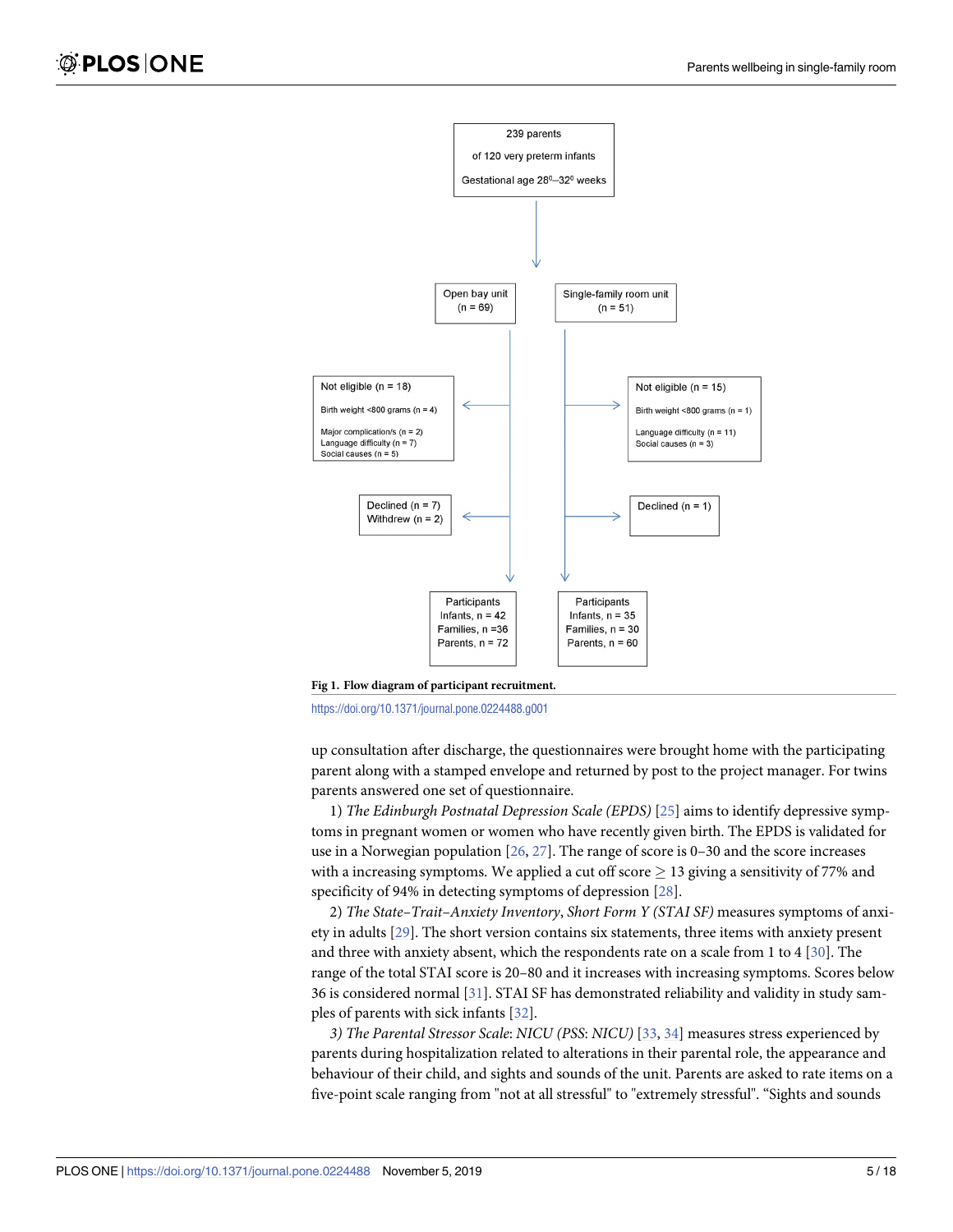<span id="page-5-0"></span>of the environment" and "Infant's appearance" are scored as one sub-scale, with scores ranging from 20 to 100. "Parental role alteration" has a range of scores from 7 to 35. The tool has been shown to predict depressive symptoms [[34](#page-16-0)] and a moderate correlation with state anxiety [[35](#page-16-0)] and has also been validated for a European population [[36](#page-16-0)].

4) *Parenting Stress Index (PSI- SF)*. The short form (36 questions) of PSI is a widely used clinical and research self-report questionnaire to identify stress due to parental factors or deviant development of the child [\[37,](#page-16-0) [38\]](#page-16-0). The questionnaire includes a parent domain (i.e. social isolation, attachment to the child, health, role restriction, depression and partner) and a child domain (i.e. distractibility/hyperactivity, adaptability, how demanding the child is perceived to be, mood and acceptance). The total score ranges from 18 to 90 and higher scores indicate higher levels of parent-related stress. A total score between 52 and 90 is considered to represent a high-risk level, whereas scores from 18 to 44 are considered low-risk/normal [[39](#page-16-0)].

5) *The Maternal Postnatal Attachment Scale* (MPAS) evaluates the mother's subjective feeling of attachment ("the emotional tie") to the infant (40). In this study, fathers also were asked to complete the MPAS. The instrument consists of 19 statements referring to three different factors: *patience and tolerance*, *pleasure in interaction* and *affection and pride*. The respondents indicate to what extent (always, very often, often, sometimes) the statements match their perception. The possible range of scores is 19 to 95, higher scores indicating more attachment. At term date, the mean normal score was 83 (range 56–95) and at four months post-term it was 85 (range 59–95) [[40](#page-16-0)].

The STAI and MPAS tools were translated into Norwegian with forward and backward translation. For PSS: NICU, a former Norwegian translation was used.

Questionnaires were not returned by: 2% and 13% of the mothers and fathers, respectively, at day 14; by 3% and 16% at discharge; by 18% and 27% at term; and by 20% and 17%, respectively, at four-month corrected age. There were no significant differences between the two groups in the number of unreturned questionnaires.

#### **Statistics**

The SFR and OB units were compared by independent sample t-tests, Mann-Whitney tests or Pearson's chi-square tests, according to distribution of the data. Two baseline characteristics were unequally distributed in the groups (mode of delivery and education). Therefore, in addition to the main explanatory variable (the SFR or the OB unit), mean differences in outcome measures (parents' answers to the questionnaire) were analysed with a linear mixed model. This model included repeated measurements and thereby the effects of time, and took into account the correlation structure and dependency between the repeated measurements. The model treated each of the measurements (scores from the different questionnaires from birth to four months after expected term date) as level one and the individual parent as level two. This is a two-level model with fixed effects for unit, time, mode of delivery (vaginal or caesarean section) and parental education (elementary, high school and college/university). In the mixed model, we used the autoregressive covariance structure (AR1) because the correlations between adjacent time points were higher than the correlations between measurements at time points further apart. Model assumptions (collinearity, residuals and outliers) were thoroughly checked. Results were given as an estimate of the mean difference between the OB and SFR units, adjusted for confounders with corresponding 95% confidence intervals. For the questionnaires, EPDS, STAI and MPAS missing values of the inventory were replaced by the mean value from remaining items when no more than one was missing from the sub scale.

One item on each of the two different sub-scales in the PSS: NICU ("Sights and sounds of the environment and Infant appearance"; and "Parental role alteration") were systematically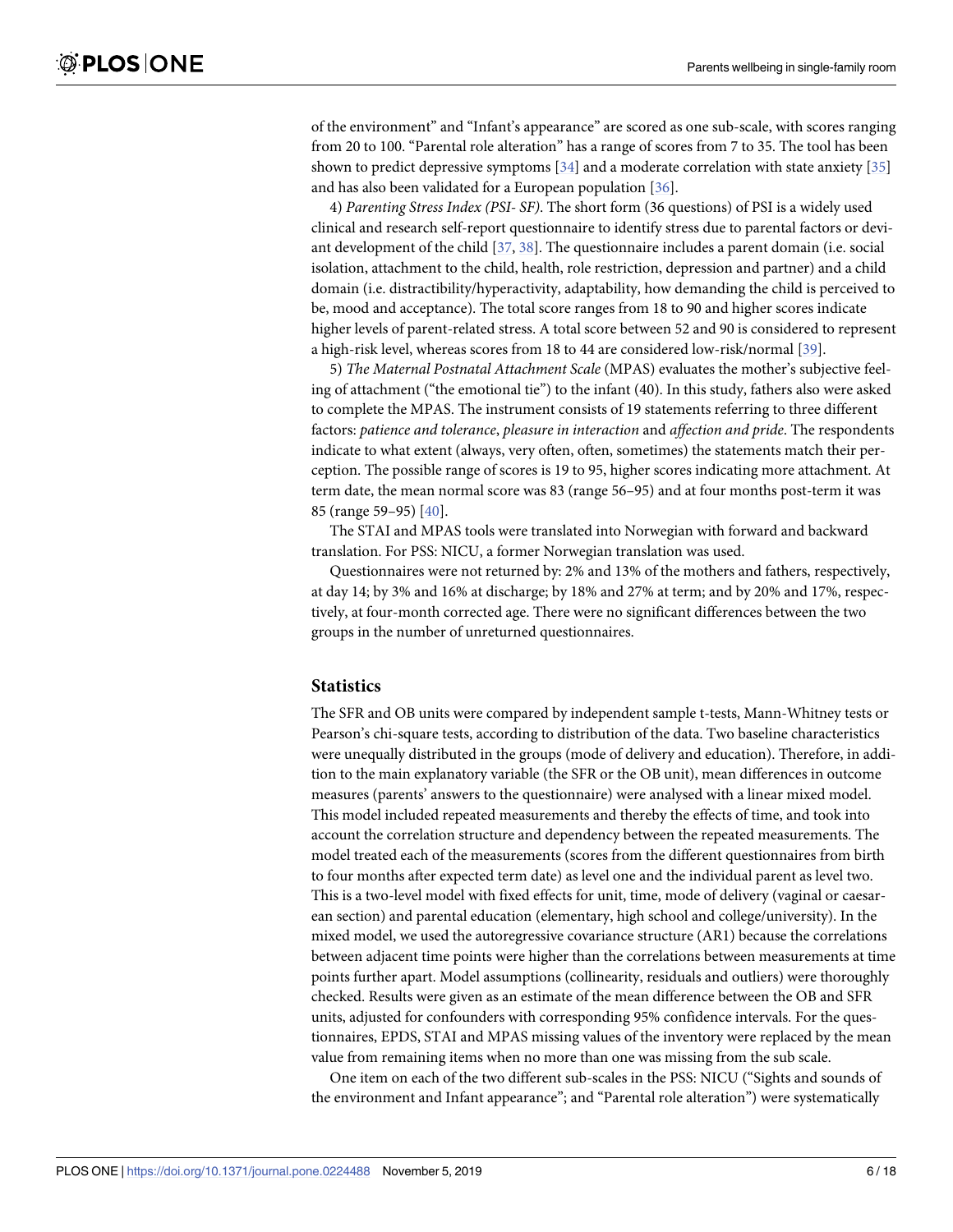<span id="page-6-0"></span>missing because of a technical failure when distributing this questionnaire to parents in both units. The two items ("My baby's unusual or abnormal breathing patterns" and "Not being able to hold my baby when I want") were replaced by the remaining items on each of the sub-scales, after agreement with the author, Dr M. Miles (e-mail correspondence dated 05.09.2018). For the PSI, which contains several domains, answers were replaced with the mean value from the other score within each domain if no more than two item answers were missing from the parent domain and no more than one item from the child domain. The statistical significance was set at a p-value of *<*0.05.

Mean differences between the SFR and OB units in duration of parental presence and SSC until postmenstrual age of 34 weeks were determined in linear regression analyses. The main exposure was the unit (SFR or OB), and the outcomes were adjusted for postmenstrual age at birth, mode of delivery (vaginal or caesarean section) and parents' education (elementary/high school or college/university). Analyses of parental presence were performed separately for mothers and fathers, with an additional analysis of the cumulative parental presence and SSC for each infant. All analyses were done in SPSS Statistics version 25 (IBM, Inc., Armonk, NY, USA).

#### **Results**

The SFR parents had a lower level of education, a higher proportion of the infants were deliv-ered by caesarean section and their mean GA was slightly higher [\(Table](#page-7-0) 1).

During the first week, both parents in the SFR unit were present for a mean of 20 hours per day, while the parents in the OB unit were present for a mean of four hours [\(Fig](#page-8-0) 2).

Eighty-seven percent of the mothers and 93% of the fathers in the SFR unit were continuously present (*>*12 hours per day), compared to none in the OB unit ([Table](#page-7-0) 1). From birth until postmenstrual age of 34 weeks, parents in SFR maintained an average continued presence of 21 hours for mothers and 16 hours for fathers, compared, respectively, with seven hours and five hours in the OB unit. The respective mean daily hours of providing SSC from the second week were six and four hours (p*<*0.001) [\(Table](#page-7-0) 1).

The EPDS scores were lower for mothers in the SFR than in the OB unit from birth to four months corrected age, and the estimated difference for the period was -1.9 (95% CI: -3.6, -0.1) [\(Table](#page-8-0) 2). Table showing all covariates examined in the linear mixed model of repeated measurements are provided as supplement, S1 [Table.](#page-13-0)

The difference between units was most pronounced during hospitalization, when 14% scored at a level indicating symptoms of depression in the SFR unit, as opposed to 52% in the OB unit (p*<*0.005) ([Table](#page-9-0) 3).

During hospitalization, the SFR parents scored 8 points lower on the STAI-SF questionnaire [\(Table](#page-9-0) 3). Parents' scores decreased to levels considered normal in both units at discharge and in the mixed model there was no significant difference between the units [\(Table](#page-8-0) 2).

Both SFR parents scored lower on stress related to "Sights and sounds of the environment" and "Infant's appearance", a mean difference of -5.0 (95% CI: -9.4, -0.6) by mothers and -5.3 (95% CI: -9.5, -1.1) by fathers. Also in regard to stress related to "Parental role alteration", the SFR parents scored lower, with a mean difference of -5.2 (95% CI: -8.7, -1.6) by mothers and -7.2 (95% CI: -10.3, -4.2) reported by fathers.

From term date, there were no differences in PSI-SF scores between the groups in any of the sub-scales [\(Table](#page-8-0) 2). Parents in both units reported average scores just above the high-risk level (score of 52–90) and total stress scores remained in the lower part of the range defined as high-risk level [\(Table](#page-9-0) 3).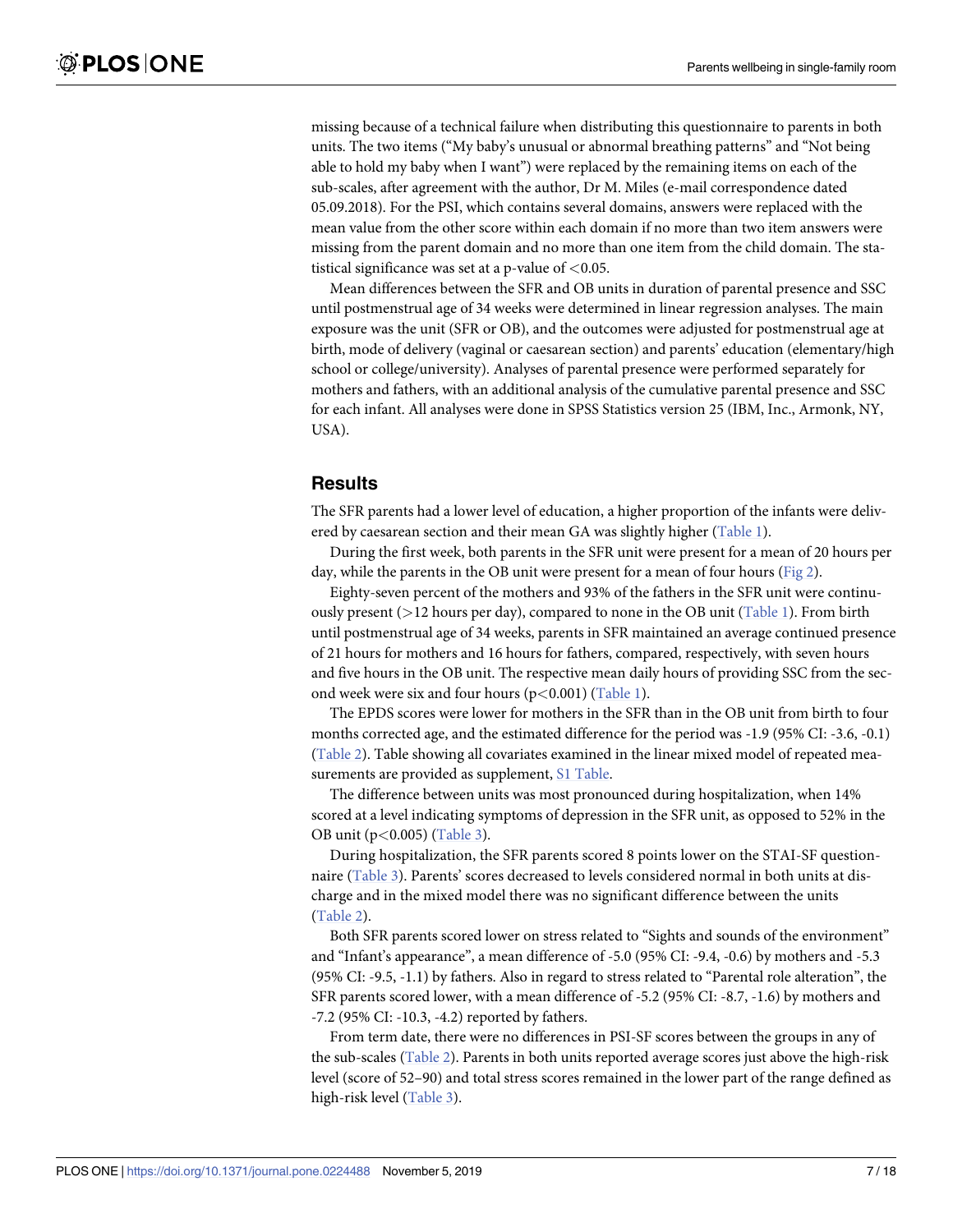| Variable                                    | <b>SFR</b> unit   | OB unit           | $p$ -value <sup>1</sup> |  |
|---------------------------------------------|-------------------|-------------------|-------------------------|--|
|                                             | $(n = 35)$        | $(n = 42)$        |                         |  |
| Mother's age $(y)$                          | 31(7)             | 32(6)             | 0.38                    |  |
| Father's age (y)                            | 36(10)            | 34(7)             | 0.45                    |  |
| Single mother, n (%)                        | 0(0)              | 1(2)              | 0.66                    |  |
| Norwegian first language, n (%)             |                   |                   |                         |  |
| Mother                                      | 28 (80)           | 39 (93)           | 0.21                    |  |
| Father                                      | 30(86)            | 39 (93)           | 0.30                    |  |
| Education level <sup>2</sup> , $n$ (%)      |                   |                   |                         |  |
| Mother                                      |                   |                   |                         |  |
| Elementary                                  | 4(13)             | 0(0)              | 0.015                   |  |
| High school                                 | 10(33)            | 10(30)            |                         |  |
| College/university                          | 15(50)            | 23 (70)           |                         |  |
| Father                                      |                   |                   |                         |  |
| Elementary                                  | 3(10)             | 0(0)              | 0.012                   |  |
| High school                                 | 15(50)            | 12(38)            |                         |  |
| College/university                          | 12(40)            | 20 (63)           |                         |  |
| Infant                                      |                   |                   |                         |  |
| Caesarean section, n (%)                    | 25(71)            | 20(48)            | 0.04                    |  |
| Primipara, n (%)                            | 8(23)             | 11(34)            | 0.64                    |  |
| Gestational age (GA) (min, max)             | 30.5 (28.2, 32.0) | 30.1 (28.1, 31.6) | 0.03                    |  |
| PMA <sup>3</sup> discharge, days            | 252(9)            | 255(14)           | 0.34                    |  |
| Parental presence                           |                   |                   |                         |  |
| Mother                                      |                   |                   |                         |  |
| First week, hrs                             | 111 (38)          | 33 (13)           | < 0.001                 |  |
| Overall average presence <sup>4</sup> , hrs | 21(5)             | 7(3)              | < 0.001                 |  |
| Continuous presence <sup>5</sup> , n (%)    | 26 (87)           | 0(0)              | < 0.001                 |  |
| Father                                      |                   |                   |                         |  |
| First week, hrs                             | 115 (39)          | 31 (13)           | < 0.001                 |  |
| Overall average presence <sup>4</sup> , hrs | 16(6)             | 5(2)              | < 0.001                 |  |
| Continuous presence <sup>5</sup> , n (%)    | 28 (93)           | 0(0)              | < 0.001                 |  |
| SSC <sup>6</sup> first week                 |                   |                   |                         |  |
| Total SSC, hrs                              | 34 (12)           | 21 (11)           | < 0.001                 |  |
| Mother, hrs                                 | 21(10)            | 12(8)             | < 0.001                 |  |
| Father, hrs                                 | 13(7)             | 8(5)              | 0.001                   |  |
| SSC <sup>6</sup> average/day                |                   |                   |                         |  |
| Total SSC, hrs                              | 6(2)              | 4(2)              | < 0.001                 |  |
| Mother, hrs                                 | 4(2)              | 3(2)              | 0.002                   |  |
| Father, hrs                                 | 2(1)              | 1(0.6)            | 0.041                   |  |

<span id="page-7-0"></span>[Table](#page-6-0) 1. Characteristics of the families and infants cared for in the single-family room (SFR) and open-bay (OB) **units presented as means (SDs) or number (%) within each unit.**

<sup>1</sup> Independent *t-test* or Pearson's chi-square tests.

 $^{\rm 2}$  One couple in SFR unit missing information regarding education level.

 $^3$  Postmenstrual age.

 $^4$  Daily registrations from birth to the infant reach gestational age (GA) 34 postmenstrual age.

 $^5$  Present  ${\geq}12$  hours.

 $^6$  SSC: skin-to skin contact.

<https://doi.org/10.1371/journal.pone.0224488.t001>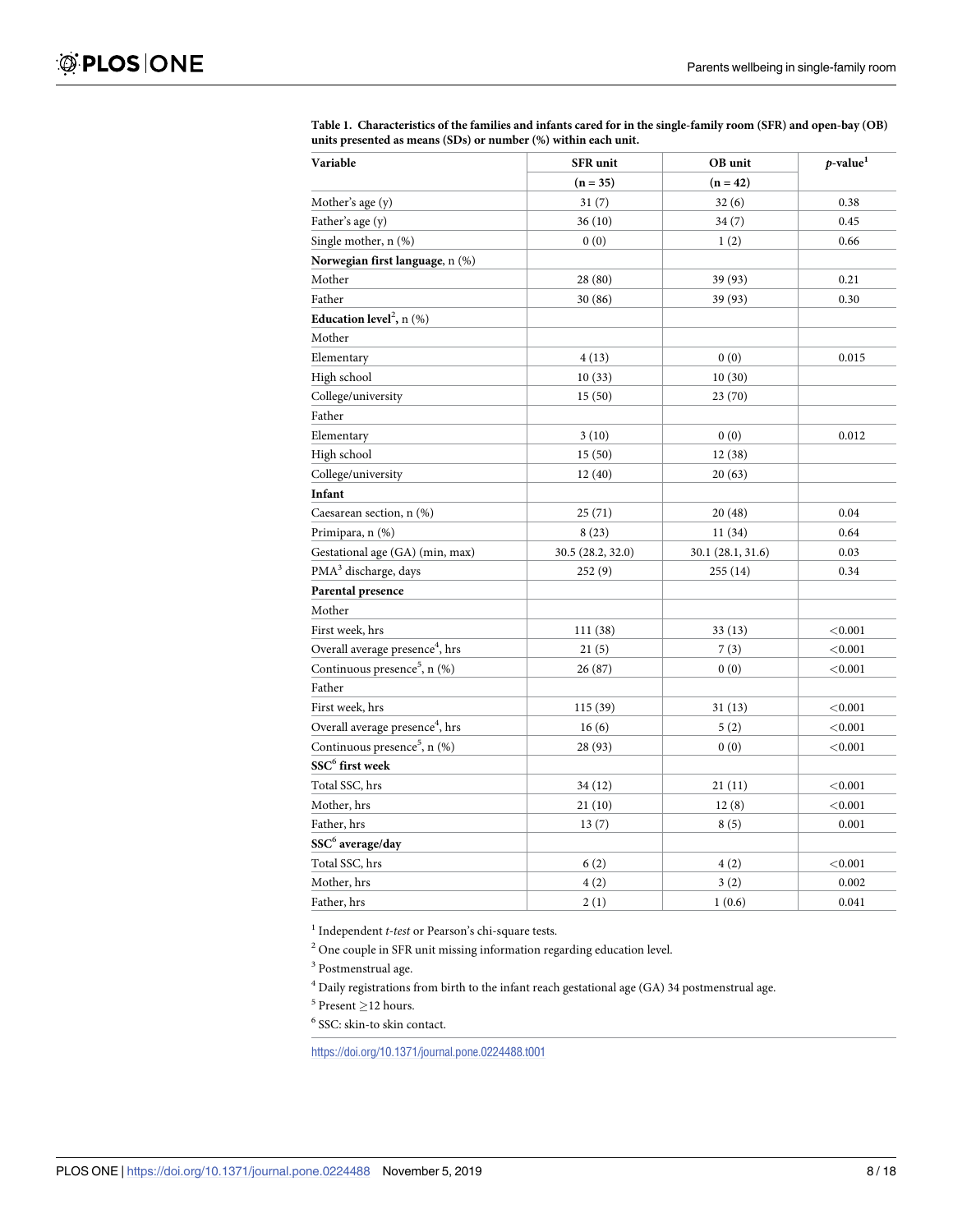<span id="page-8-0"></span>



| Table 2. Repeated measurements of depression, anxiety, stress and attachment by parents, presented as adjusted mean difference examined in linear mixed model. |  |  |  |
|----------------------------------------------------------------------------------------------------------------------------------------------------------------|--|--|--|
|----------------------------------------------------------------------------------------------------------------------------------------------------------------|--|--|--|

|                                                            | Mother    |           |                | Father  |           |           |                 |         |
|------------------------------------------------------------|-----------|-----------|----------------|---------|-----------|-----------|-----------------|---------|
|                                                            | Estimate* | <b>SE</b> | 95% CI         | p-value | Estimate* | <b>SE</b> | 95% CI          | p-value |
| <b>EPDS</b>                                                |           |           |                |         |           |           |                 |         |
| Unit                                                       | $-1.9$    | 0.9       | $[-3.6, 0.1]$  | 0.03    | $-0.5$    | 0.9       | $[-2.3, 1.3]$   | 0.58    |
| <b>STAI</b>                                                |           |           |                |         |           |           |                 |         |
| Unit                                                       | $-3.0$    | 2.3       | $[-7.7, 1.6]$  | 0.20    | $-2.6$    | 2.2       | $[-7.1, 1.9]$   | 0.30    |
| <b>PSS: NICU</b>                                           |           |           |                |         |           |           |                 |         |
| Sights and sounds of the environment and Infant appearance |           |           |                |         |           |           |                 |         |
| Unit                                                       | $-5.0$    | 2.2       | $[-9.4, -0.6]$ | 0.03    | $-5.3$    | 2.1       | $[-9.5, -1.1]$  | 0.01    |
| Parental role alteration                                   |           |           |                |         |           |           |                 |         |
| Unit                                                       | $-5.2$    | 1.8       | $[-8.7, -1.7]$ | 0.004   | $-7.2$    | 1.5       | $[-10.3,-4.2]$  | 0.000   |
| <b>PSI</b>                                                 |           |           |                |         |           |           |                 |         |
| Unit                                                       | 2.8       | 4.5       | $[-6.2, 11.8]$ | 0.55    | $-0.5$    | 5.4       | $[-11.2, 10.3]$ | 0.93    |
| <b>MPAS</b>                                                |           |           |                |         |           |           |                 |         |
| Unit                                                       | $-1.7$    | 1.0       | $[-3.6, 0.3]$  | 0.09    | $-0.5$    | 1.2       | $[-3.0, 2.0]$   | 0.68    |

� Estimate for the effect of unit, presented as adjusted mean difference between mothers and fathers, adjusted for mode of delivery (vaginal vs. caesarean section), parents' education (elementary/high school or college/university) in linear mixed model: **EPDS** The Edinburgh Depression Scale. **STAI** The State–Trait–Anxiety Inventory, Short Form Y. **PSS: NICU** The Parent Stressor Scale: neonatal intensive care unit questionnaire. **PSI SF** The Parenting Stress Index—short form: Reporting the total stress score. All sub-scales within PSI were thoroughly checked. **MPAS** Maternal Postnatal Attachment Scale. Higher scores indicate more depression / more anxiety / more stress / more attachment

<https://doi.org/10.1371/journal.pone.0224488.t002>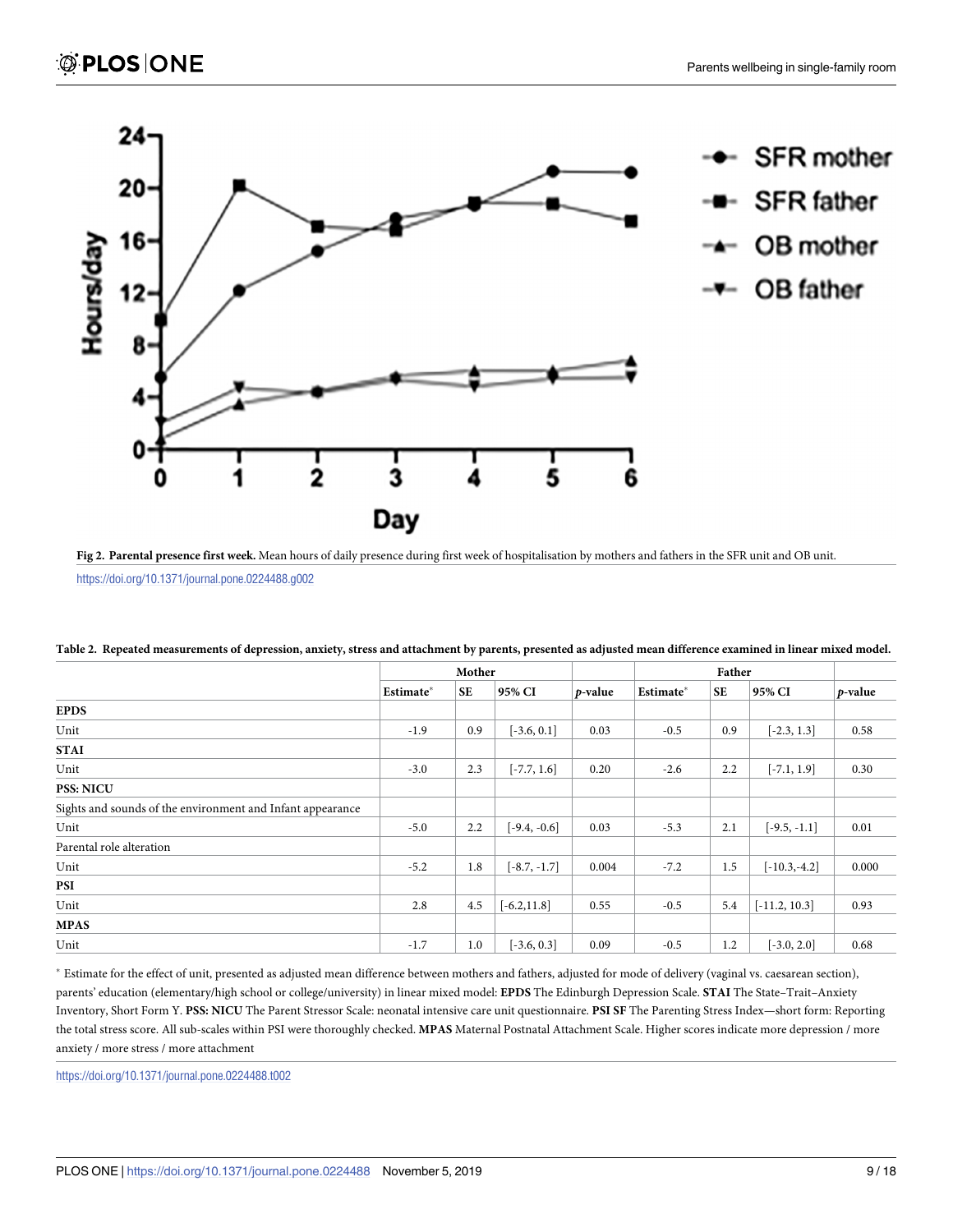<span id="page-9-0"></span>[Table](#page-6-0) 3. Mothers' and fathers' scores of depression, anxiety, stress and attachment, presented as means (SDs), median [Q1, Q3] or number (%) within each unit.

|                                                                        | <b>SFR</b> unit | OB unit    | Difference between units* |
|------------------------------------------------------------------------|-----------------|------------|---------------------------|
| AT DAY 14                                                              |                 |            | p-value                   |
| <b>DEPRESSION</b>                                                      |                 |            |                           |
| EPDS sum score, mothers                                                | 8[6,11]         | 14 [10,15] | 0.005                     |
| Depression symptoms (cut-off $\geq$ 13), mothers, n (%)                | 4(14%)          | 16 (52%)   |                           |
| EPDS sum score, fathers                                                | 6 [3,7]         | 8[5,7]     | 0.17                      |
| Depression symptoms (cut-off $\geq$ 13), fathers, n (%)                | 1(4%)           | 3(11%)     |                           |
| <b>ANXIETY</b>                                                         |                 |            |                           |
| STAI-SF sum score, mothers                                             | 39(13)          | 47(13)     | 0.04                      |
| STAI-SF sum score, fathers                                             | 35(10)          | 39(14)     | 0.25                      |
| <b>STRESS, PPS: NICU</b>                                               |                 |            |                           |
| Sights and sounds of the environment and Infant appearance, mothers    | 35(11)          | 39(10)     | 0.12                      |
| Sights and sounds of the environment and Infant appearance, fathers    | 28(10)          | 33(9)      | 0.06                      |
| Parental role alteration, mothers                                      | 13(7)           | 21(8)      | 0.000                     |
| Parental role alteration, fathers                                      | 7[4, 6]         | 12 [11,18] | 0.003                     |
| At DISCHARGE                                                           |                 |            |                           |
| <b>DEPRESSION</b>                                                      |                 |            |                           |
| EPDS sum score, mothers                                                | 7[5,10]         | 9[7,10]    | 0.43                      |
| Depression symptoms (cut-off $\geq$ 13), mothers, n (%)                | 4(15%)          | $3(10\%)$  |                           |
| EPDS sum score, fathers                                                | 4[3,8]          | 6[4,8]     | 0.57                      |
| Depression symptoms (cut-off $\geq$ 13), fathers n (%)                 | 1(4%)           | 4(15%)     |                           |
| <b>ANXIETY</b>                                                         |                 |            |                           |
| STAI-SF sum score, mothers                                             | 37(12)          | 34(9)      | 0.48                      |
| STAI-SF sum score, fathers                                             | 32(6)           | 31(10)     | 0.73                      |
| <b>STRESS, PPS: NICU</b>                                               |                 |            |                           |
| Sights and sounds of the environment and Infant appearance,            | 32(14)          | 37(12)     | 0.13                      |
| mothers                                                                |                 |            |                           |
| Sights and sounds of the environment and Infant appearance,<br>fathers | 25(9)           | 33(11)     | 0.003                     |
| Parental role alteration, mothers                                      | 14[10,18]       | 17 [14,20] | 0.06                      |
| Parental role alteration, fathers                                      | 7[5, 9]         | 11[10,15]  | 0.004                     |
| <b>BY TERM</b>                                                         |                 |            |                           |
| <b>DEPRESSION</b>                                                      |                 |            |                           |
| EPDS sum score, mothers                                                | 5[3,6]          | 5[4,7]     | 0.41                      |
| Depression symptoms (cut-off $\geq$ 13), mothers, n (%)                | 0(0)            | 1(3)       |                           |
| EPDS sum score, fathers                                                | 3[2,4]          | 3[2,6]     | 0.24                      |
| Depression symptoms (cut-off $\geq$ 13), fathers, n (%)                | 0(0)            | 1(3)       |                           |
| <b>ANXIETY</b>                                                         |                 |            |                           |
| STAI-SF sum score, mothers                                             | 30(9)           | 33(11)     | 0.43                      |
| STAI-SF sum score, fathers                                             | 28(8)           | 31(10)     | 0.45                      |
| STRESS, (PSI-SF)                                                       |                 |            |                           |
| Parental distress, mothers                                             | 19 [15,23]      | 23 [17,24] | 0.29                      |
| Parental distress,<br>fathers                                          | 21 [11,21]      | 19 [15,22] | 0.68                      |
| Parent-child dysfunctional Interaction,<br>mothers                     | 20 [15,22]      | 19 [14,20] | 0.71                      |
| Parent-child dysfunctional Interaction,<br>fathers                     | 17(5)           | 17(8)      | 0.16                      |
| Difficult child,<br>mothers                                            | 18(7)           | 19(9)      | 0.75                      |

(*Continued*)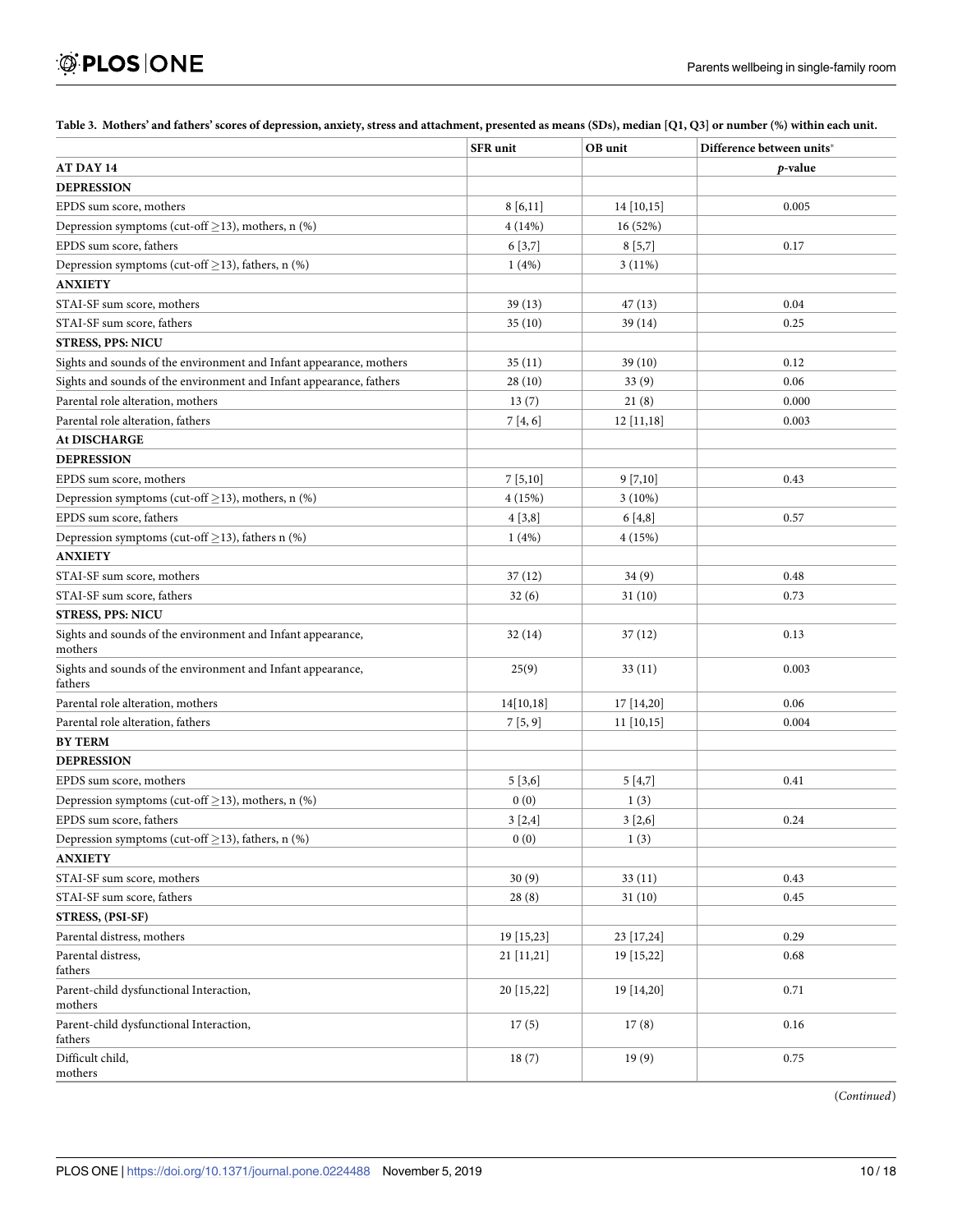#### <span id="page-10-0"></span>**Table 3.** (Continued)

|                                                         | <b>SFR</b> unit | OB unit    | Difference between units* |
|---------------------------------------------------------|-----------------|------------|---------------------------|
| AT DAY 14                                               |                 |            | p-value                   |
| Difficult child,<br>fathers                             | $17$ [10,19]    | 21 [19,23] | 0.15                      |
| Total stress, mothers                                   | 55(25)          | 56(26)     | 0.84                      |
| Total stress, fathers                                   | 59 [31,67]      | 58 [44,66] | 0.38                      |
| <b>ATTACHMENT</b>                                       |                 |            |                           |
| MPAS sum score, mothers                                 | 92(6)           | 95(1)      | 0.05                      |
| MPAS sum score, fathers                                 | 77(26)          | 88 (4)     | 0.10                      |
| At 4th MONTH CORRECTED AGE                              |                 |            |                           |
| <b>DEPRESSION</b>                                       |                 |            |                           |
| EPDS sum score, mothers                                 | 4 [3,7]         | 5[4,7]     | 0.65                      |
| Depression symptoms (cut-off $\geq$ 13), mothers, n (%) | 1(3)            | 1(3)       |                           |
| EPDS sum score, fathers                                 | 3[2,4]          | 3[2,5]     | 0.92                      |
| Depression symptoms (cut-off $\geq$ 13), fathers, n (%) | 0(0)            | 1(3)       |                           |
| <b>ANXIETY</b>                                          |                 |            |                           |
| STAI-SF sum score, mothers                              | 32(11)          | 32(8)      | 0.54                      |
| STAI-SF sum score, fathers                              | 28(7)           | 32(9)      | 0.11                      |
| STRESS, (PSI-SF)                                        |                 |            |                           |
| Parental distress, mothers                              | 20(5)           | 19(10)     | 0.60                      |
| Parental distress, fathers                              | 19(7)           | 17(11)     | 0.50                      |
| Parent-child dysfunctional interaction, mothers         | 16(4)           | 15(8)      | 0.62                      |
| Parent-child dysfunctional interaction, fathers         | 16(6)           | 15(9)      | 0.16                      |
| Difficult child, mothers                                | 19(5)           | 17(8)      | 0.23                      |
| Difficult child, fathers                                | 20(7)           | 19(11)     | 0.77                      |
| Total stress, mothers                                   | 55(18)          | 50(25)     | 0.42                      |
| Total stress, fathers                                   | 55(18)          | 51(29)     | 0.68                      |
| <b>Attachment</b>                                       |                 |            |                           |
| MPAS sum score, mothers'                                | 89(3)           | 88 (8)     | 0.51                      |
| MPAS sum score, fathers'                                | 85(5)           | 84(5)      | 0.49                      |

**EPDS** The Edinburgh Depression Scale. **STAI** The State–Trait–Anxiety Inventory, Short Form Y. **PSS: NICU** The Parent Stressor Scale: neonatal intensive care unit questionnaire. **PSI** The parenting Stress Index—short form. **MPAS** Maternal Postnatal Attachment Scale � Independent *t-test*.

<https://doi.org/10.1371/journal.pone.0224488.t003>

There were no significant differences between the units on the MPAS sum scores ([Table](#page-8-0) 2). Mothers and fathers in both units scored high on parental attachment ([Table](#page-9-0) 3).

#### **Discussion**

To our knowledge, this is the first controlled study of emotional distress in a setting with documented continuous parental presence during their infant's medical care. Emotional distress did not increase, and the risk of depression and stress were actually decreased among parents in the SFR unit compared to the OB unit. Of particular interest is the extensive presence by fathers in the SFR unit from the day of birth. Such extensive active participation throughout the infants' stay by fathers has not previously been reported. Studies of fathers' role and involvement in care and their contribution to the social–emotional development of preterm infants has just started to emerge [\[41,](#page-16-0) [42\]](#page-16-0); however, knowledge of *how* fathers increased involvement contributes to and affects the family is still limited [[43](#page-16-0)].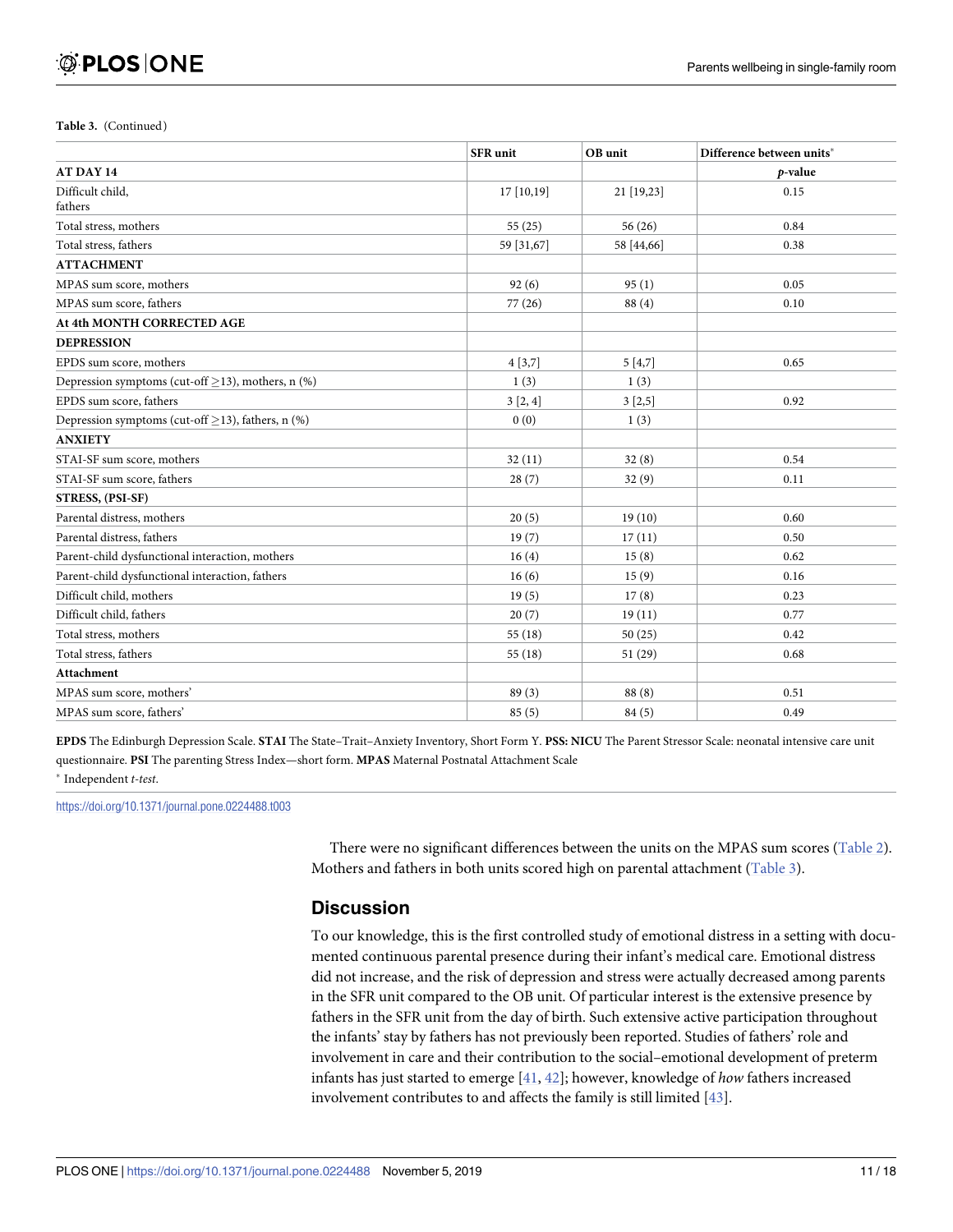<span id="page-11-0"></span>Emotional distress was measured with five different questionnaires covering different aspects of emotional reactions and disturbance in attachment. We consider the consistency in the finding of no increased emotional distress in the SFR compared to the OB unit across the panel of questionnaires to strengthen our conclusion. Also, the uniform selection of patients, the similar right to health care services and parental leave, the clearly defined differences in design and the large differences in time parents were present in the two units strengthens the validity of the conclusion. The units were located more than 400 km apart, and they did not cooperate beyond this specific project. Therefore, a spill-over effect or negative expectations among participants, which may be a major challenge in true randomized controlled trials, seems rather unlikely [\[44\]](#page-16-0).

We have previously shown that the study populations did not differ significantly in terms of morbidity and practices related to treatment and nutrition [\[24\]](#page-15-0). Although both units were the only units providing care for the eligible infants in their respective geographical areas and provided the same medical and nursing care, we cannot exclude unrecognized confounders related to care culture and practices. The OB unit also provides care for smaller and sicker infants, which could increase the general level of a stress in the unit. Studies using a quasi-randomization [\[20\]](#page-15-0) or a before-and-after design with asynchrony in time between the study groups [\[15,](#page-15-0) [16\]](#page-15-0) are also prone to the same and other confounders.

Lester et al. found that the effects of SFR were largely mediated through increased maternal involvement, breastfeeding and developmental care in the SFR unit. Optimizing facilities for parents of preterm infants in the NICU and thereby increasing parental presence and involvement may contribute to improved long-term outcomes [\[45\]](#page-16-0). Parents may provide unique sensory stimulation to their infants through SSC  $[46]$ , talk and singing  $[47, 48]$  $[47, 48]$  $[47, 48]$  $[47, 48]$  $[47, 48]$ . The possibilities of such positive stimulation are better when parents are present around the clock compared to a few hours of visiting each day.

In our study, gestational age was higher and morbidity lower than in other studies reporting effects of SFR design [\[16,](#page-15-0) [49\]](#page-16-0). This may influence both the levels of distress and the extent of parental presence. In our experience, parents do not disappear or back out when the infant's condition is deteriorating. Unfortunately we do not have data on maternal health (e.g., preeclampsia) before preterm delivery or about the parents' previous mental health status. Both factors could potentially have some impact on the outcome measures, but there is no obvious reason why this should differ between the two study groups.

Regarding the difference in depression scores in mothers it is difficult to state a clinically relevant effect size precisely, but it has been proposed to be around four points [\[50\]](#page-16-0). Our results showed a difference of six points at day 14. It is relevant to speculate about an association between time spent per day by mothers with their infant and the risk of developing depressive symptoms. In the SFR unit, mothers were present daily three times longer than in the OB unit (21 vs. 7 hours). From a biological and evolutionary perspective, not being allowed or able to protect and take maternal responsibility for the infant would be expected to cause emotional distress and may explain the report of more depressive symptoms (52%) by mothers in the OB unit. However, only 6% of the fathers in the OB unit scored above the cut-off of *>*13 points at day 14, indicating a difference in vulnerability between mothers and fathers immediately after preterm birth.

Others have documented an increased burden of emotional distress on fathers after preterm birth [[51](#page-16-0), [52](#page-17-0)]. The extensive presence of fathers in SFR's throughout the stay, with an average of 20 hours daily for the first three days, may provide additional emotional support for mothers who have been initially incapacitated and recovering from complications of pregnancy. How fathers' biological emotional responses are programmed and developed towards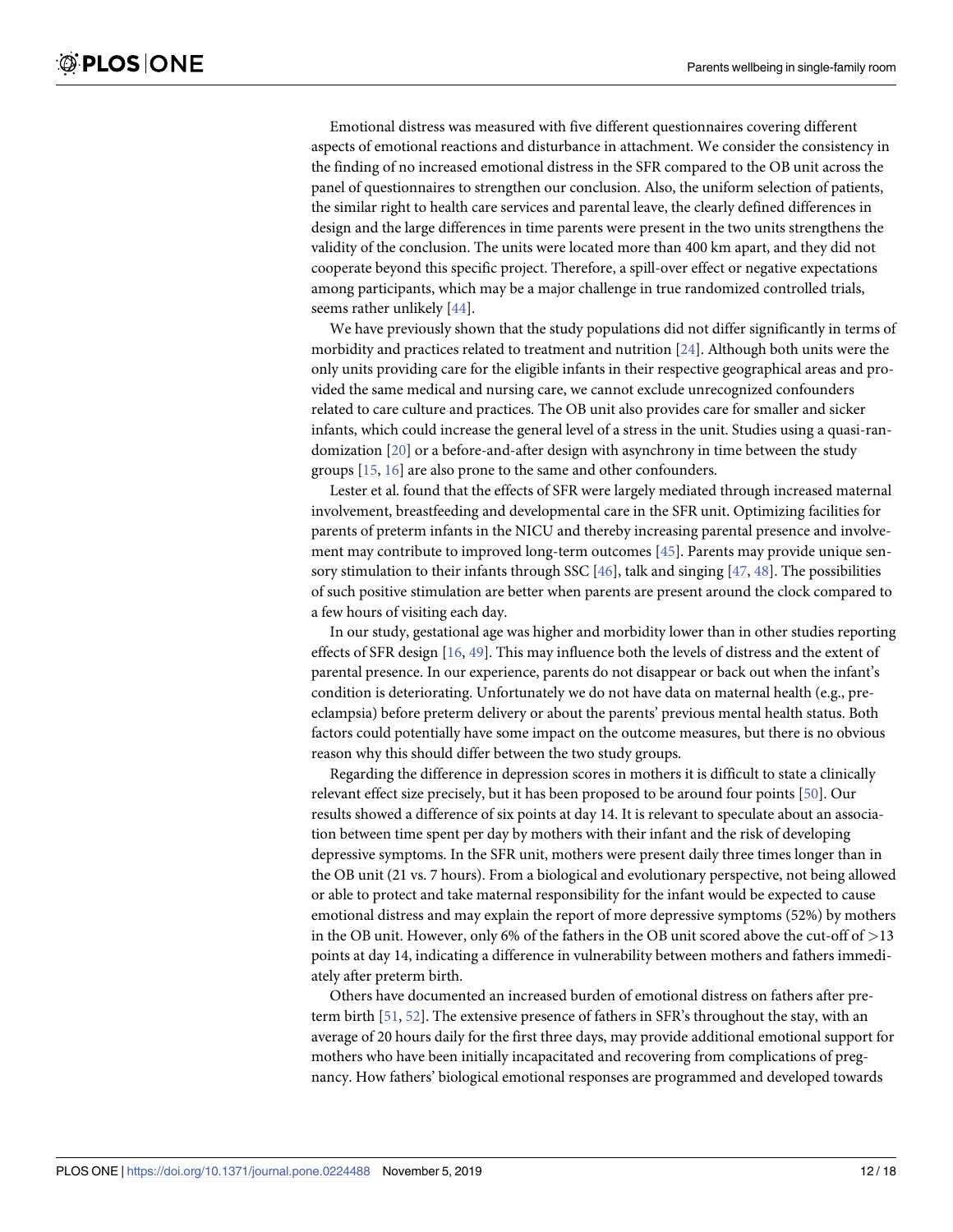<span id="page-12-0"></span>their preterm infant has not yet been sufficiently explored [\[53\]](#page-17-0). We found that fathers did not report depressive symptoms, and this finding was similar in both units.

Both groups scored in the lower range for anxiety, indicating that this was not a predominant symptom among parents in any of these units. Infants included in the study carried a low risk for both short- and long term severe adverse outcomes, and this may have contributed to the low scores on anxiety.

Although stress among NICU parents is well documented by others [\[23,](#page-15-0) [54,](#page-17-0) [55\]](#page-17-0), we found parents' average stress scores to be in the lower range. Parents of preterm infants are undoubtedly prone to stress, but the effect sizes are small in populations with low morbidity and higher gestational ages [\[56\]](#page-17-0). Nevertheless, the differences in stress scores between the units were significant during hospitalization. The mean stress scores were more than five points higher for the mothers, and seven points for fathers in OB unit compared to the SFR unit, which could be considered clinically relevant. A previous study of the two units found that parents in the SFR unit gave higher scores on emotional support and participation [\[57\]](#page-17-0). Increased satisfaction with care may not necessarily decrease emotional distress, but a possible causality between the two deserves further research.

Pineda et al found slightly increased stress in mothers of infants hospitalized in single rooms and argued that stress was related to isolation, lack of support from other mothers, in addition to an increased feeling of obligation and responsibility of the infant. However the authors also hypothesised that the large variation in visitation could be associated with other factors like socioeconomic status and maternal health, and that they may have a larger impact on maternal stress than time present in a single-room [\[18\]](#page-15-0).

In the SFR unit parents were included in daily rounds and may therefore represent the best continuity in the care of their infant [\[57\]](#page-17-0). When parents are involved and allowed unrestricted access, they participate actively in shared decision making at an informed and competent level, based on their knowledge of the infant. Most parents in the SFR unit are present also during night-time. They rarely leave the infant to the staff, and their continuous presence allows them to provide closeness and care immediately at the cues of the infant. This may reinforce parents' feeling of being in control and provide stress relief. Aagaard et al. found mothering of a preterm infant to be a developmental process nurtured by close relationship with the infant [\[54\]](#page-17-0). The ability to be close to the infant is indeed enhanced in the SFR unit, and this may trigger positive emotions [\[58\]](#page-17-0). The questionnaire, *PSS*: *NICU*, may also predict depressive symptoms, and as such confirms the differences between the units from the EPDS scores. Still, at term date and at four months post-term, parents in both units scored just above the lower limit for high risk on the PSI questionnaire, without any difference between the units. This could question the validity of the results of the PSS: NICU, but it may just as well reflect stress experienced during the transition from hospital to home. Using a modified version of the PSI questionnaire, Flacking et al. found, in accordance with our findings, no overall effect of cocare vs. no co-care on stress, but reported more stress on a sub-scale related to feelings of incompetence among the mothers as a result of being unable to provide co-care [\[59\]](#page-17-0).

Preterm infants can, for obvious reasons, only express their distress indirectly, through behavioural signals and physiological instability [\[60\]](#page-17-0). The long-term negative effects of infant stress during NICU care are also starting to emerge through follow-up studies with impaired neurodevelopment and psychological outcomes [\[55,](#page-17-0) [61\]](#page-17-0). The majority of effective non-pharmacological interventions to reduce infant pain and distress require active parental participation [[16](#page-15-0), [62–65\]](#page-17-0). Provided with facilities supporting presence in the SFR unit, parents chose to be present for most of the day and night. We therefore document that extensive parental participation is possible without increasing parents' emotional distress; indeed, it seems to be reduced by continuous presence. Most research on the effect of positive stimulation and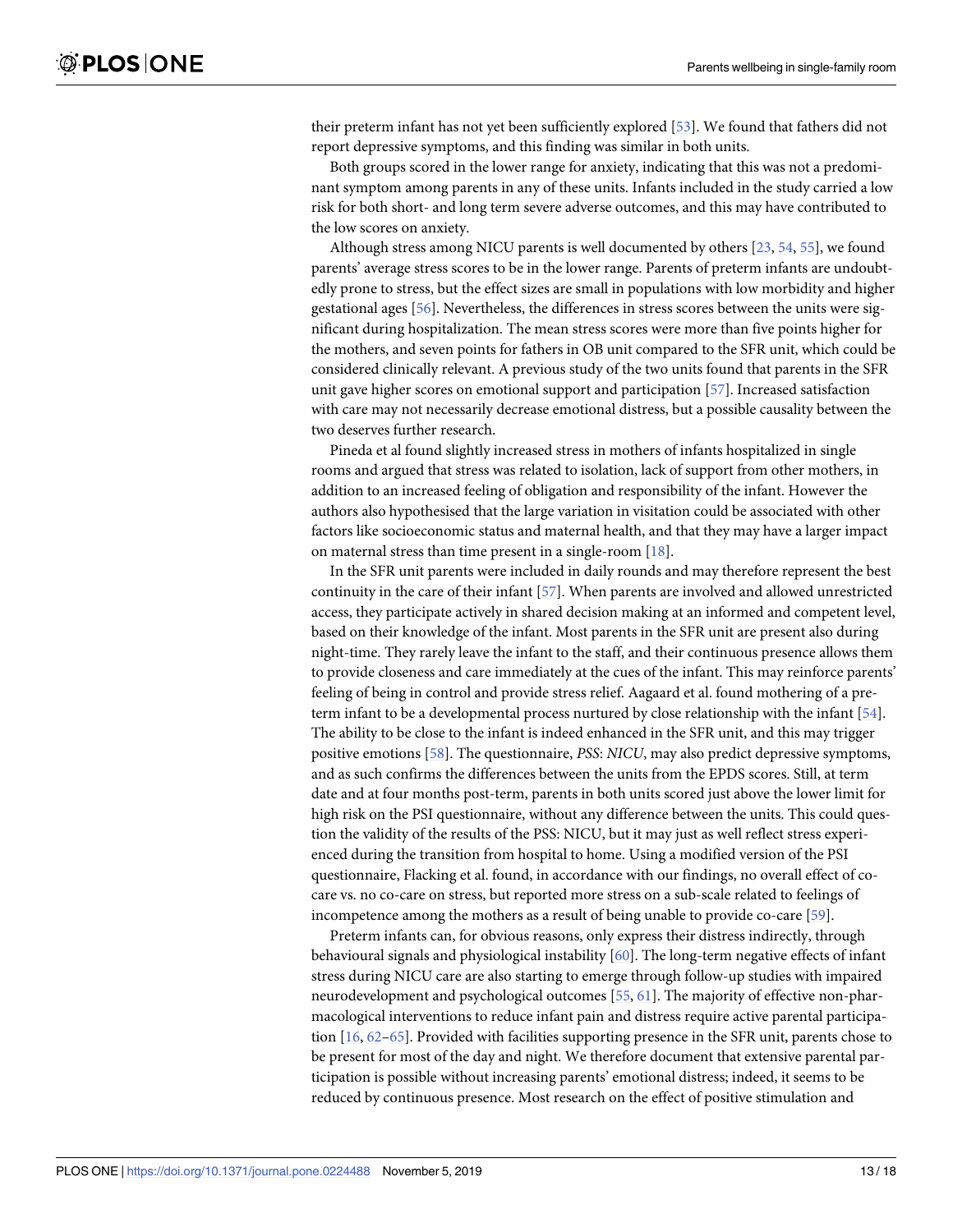<span id="page-13-0"></span>parental presence in the NICU has been conducted in preterm infants, but the same basic psychological needs mediated through parental closeness are present also for severely ill infants born at term. Parental presence and their vulnerability to psychological distress may be influenced by external factors such as differences in health care financing, a social welfare system compensating presence economically as recognized also by others [[18](#page-15-0)]. To rebuild a NICU into SFR facilities are costly, potentially there could be cheaper interventions (e.g., frequent psychological support) to increase parents' psychological wellness. However, a large and increasing evidence based knowledge of the medical and psychological benefits of parent– infant closeness in the NICU may point at near-continuous parental presence as one of the most underestimated interventions available in NICU care. A society and health care system adopting a policy allowing continuous parental presence takes a major step towards the goal of providing care at the premises of the patient and in accordance with the highest medical, legal and ethical standards.

#### **Conclusion**

This study shows that continuous presence of both parents of infants hospitalised in a SFR NICU can be achieved without increasing parental distress. In addition, the risk of depression and stress decreased during hospitalization with potential long-term positive effects on parental well-being. Providing a NICU design that enables parents to stay continuously may also be beneficial for long-term outcomes of the infants. A physical design of the NICU facilitating the implementation of evidence-based practice of parental presence and participation should therefore be considered superior to a design limiting these possibilities.

## **Supporting information**

**S1 [Picture](http://www.plosone.org/article/fetchSingleRepresentation.action?uri=info:doi/10.1371/journal.pone.0224488.s001). Patient and parents area in the SFR unit.** Picture showing the patient and parents area in a single family room at Drammen hospital, Vestre viken HT. (JPG)

**S2 [Picture.](http://www.plosone.org/article/fetchSingleRepresentation.action?uri=info:doi/10.1371/journal.pone.0224488.s002) Patient area in the SFR unit.** Picture showing the patient in a single family room at Drammen hospital, Vestre viken HT. (JPG)

**S3 [Picture.](http://www.plosone.org/article/fetchSingleRepresentation.action?uri=info:doi/10.1371/journal.pone.0224488.s003) Illustration photo of patient and parent in the SFR unit.** Illustration photo a patient (a doll) and a mother (an employee) in a single family room at Drammen hospital, Vestre viken HT. The medical device is mounted on flexible arms so we can move the infant into the parent area without disconnect from monitoring and possible ventilation support. (JPG)

**S1 [Table.](http://www.plosone.org/article/fetchSingleRepresentation.action?uri=info:doi/10.1371/journal.pone.0224488.s004) Table showing all covariates examined in the linear mixed model.** [Table](#page-8-0) 2 Showing all covariates examined in the linear mixed model of repeated measurements of depression, anxiety, stress and attachment by parents, presented as adjusted mean difference. (DOCX)

**S1 [File.](http://www.plosone.org/article/fetchSingleRepresentation.action?uri=info:doi/10.1371/journal.pone.0224488.s005) Protocol.** Protocol for the study "Impact of Family Centered Care in Single Family Rooms on Preterm infants and their Parents—A prospective comparative study". (DOCX)

**S2 [File.](http://www.plosone.org/article/fetchSingleRepresentation.action?uri=info:doi/10.1371/journal.pone.0224488.s006) TREND Checklist.** Transparent Reporting of Evaluations with Nonrandomized Designs—TREND statement checklist. (PDF)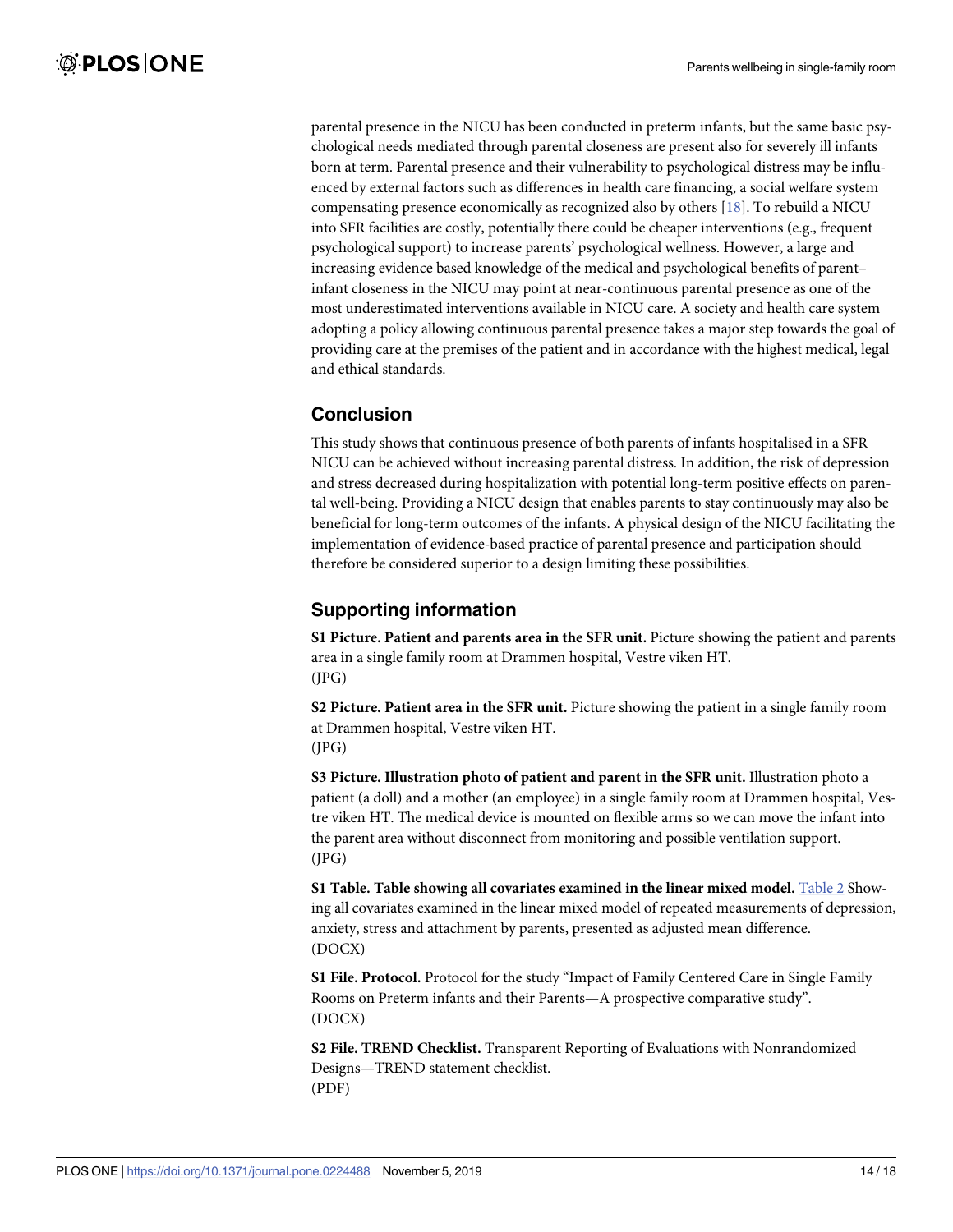#### <span id="page-14-0"></span>**Author Contributions**

**Conceptualization:** Bente Silnes Tandberg, Renée Flacking, Trond Markestad, Hege Grundt, Atle Moen.

**Data curation:** Bente Silnes Tandberg, Hege Grundt.

**Formal analysis:** Bente Silnes Tandberg, Renée Flacking, Trond Markestad, Hege Grundt, Atle Moen.

**Funding acquisition:** Bente Silnes Tandberg, Trond Markestad, Atle Moen.

**Investigation:** Bente Silnes Tandberg, Hege Grundt.

**Methodology:** Bente Silnes Tandberg, Renée Flacking, Trond Markestad, Hege Grundt, Atle Moen.

**Project administration:** Bente Silnes Tandberg, Trond Markestad, Hege Grundt.

Supervision: Renée Flacking, Trond Markestad, Atle Moen.

**Validation:** Trond Markestad, Atle Moen.

- **Writing original draft:** Bente Silnes Tandberg, Renée Flacking, Hege Grundt, Atle Moen.
- **Writing review & editing:** Bente Silnes Tandberg, Renée Flacking, Trond Markestad, Atle Moen.

#### **References**

- **[1](#page-1-0).** Bergman NJ, Ludwig R, Westrup B, Welch M. Nurturescience versus neuroscience: A case for rethinking perinatal mother–infant behaviors and relationship. Birth defects research. 2019. [https://doi.org/10.](https://doi.org/10.1002/bdr2.1529) [1002/bdr2.1529](https://doi.org/10.1002/bdr2.1529)
- **[2](#page-1-0).** Bergman NJ. Birth practices: Maternal-neonate separation as a source of toxic stress. Birth defects research. 2019. <https://doi.org/10.1002/bdr2.1530>
- **[3](#page-1-0).** Provenzi L, Scotto di Minico G, Giusti L, Guida E, Müller M. Disentangling the dyadic dance: theoretical, methodological and outcomes systematic review of mother-infant dyadic processes. Frontiers in psychology. 2018; 9:348. <https://www.ncbi.nlm.nih.gov/pubmed/29615947>PMID: [29615947](http://www.ncbi.nlm.nih.gov/pubmed/29615947)
- **[4](#page-1-0).** Volpe JJ. Dysmaturation of Premature Brain: Importance, Cellular Mechanisms, and Potential Interventions. Pediatr Neurol. 2019; 95:42–66. <https://doi.org/10.1016/j.pediatrneurol.2019.02.016> PMID: [30975474](http://www.ncbi.nlm.nih.gov/pubmed/30975474)
- **[5](#page-1-0).** Montirosso R, Provenzi L. Implications of epigenetics and stress regulation on research and developmental care of preterm infants. J Obstet Gynecol Neonatal Nurs. 2015; 44(2):174–82. [https://doi.org/](https://doi.org/10.1111/1552-6909.12559) [10.1111/1552-6909.12559](https://doi.org/10.1111/1552-6909.12559) PMID: [25712710](http://www.ncbi.nlm.nih.gov/pubmed/25712710)
- **[6](#page-1-0).** Mooney-Leber SM, Brummelte S. Neonatal pain and reduced maternal care: Early-life stressors interacting to impact brain and behavioral development. Neuroscience. 2017; 342:21–36. [https://doi.org/10.](https://doi.org/10.1016/j.neuroscience.2016.05.001) [1016/j.neuroscience.2016.05.001](https://doi.org/10.1016/j.neuroscience.2016.05.001) PMID: [27167085](http://www.ncbi.nlm.nih.gov/pubmed/27167085)
- **[7](#page-1-0).** Westrup B. Family-centered developmentally supportive care. NeoReviews. 2014; 15(8):e325–e35.
- **[8](#page-1-0).** Roue JM, Kuhn P, Lopez Maestro M, Maastrup RA, Mitanchez D, Westrup B, et al. Eight principles for patient-centred and family-centred care for newborns in the neonatal intensive care unit. Arch Dis Child Fetal Neonatal Ed. 2017; 102(4):F364–F8. <https://doi.org/10.1136/archdischild-2016-312180> PMID: [28420745](http://www.ncbi.nlm.nih.gov/pubmed/28420745)
- **[9](#page-1-0).** Moen A, Hallberg B. EFCNI, European Standards of Care for Newborn Health: Core principles of NICU design to promote family-centred care 2018 [https://newborn-health-standards.org/nicu-design-family](https://newborn-health-standards.org/nicu-design-family-centred-care/)[centred-care/.](https://newborn-health-standards.org/nicu-design-family-centred-care/)
- **[10](#page-1-0).** Westrup B KPea. EFCNI, European Standards of Care for Newborn Health: Family access. 2018 <https://newborn-health-standards.org/family-access/>
- **[11](#page-1-0).** UN. Convention on the Rights of the Child: United Nations Human Rights Office of the high Commissioner; 1989 [https://www.ohchr.org/en/professionalinterest/pages/crc.aspx.](https://www.ohchr.org/en/professionalinterest/pages/crc.aspx)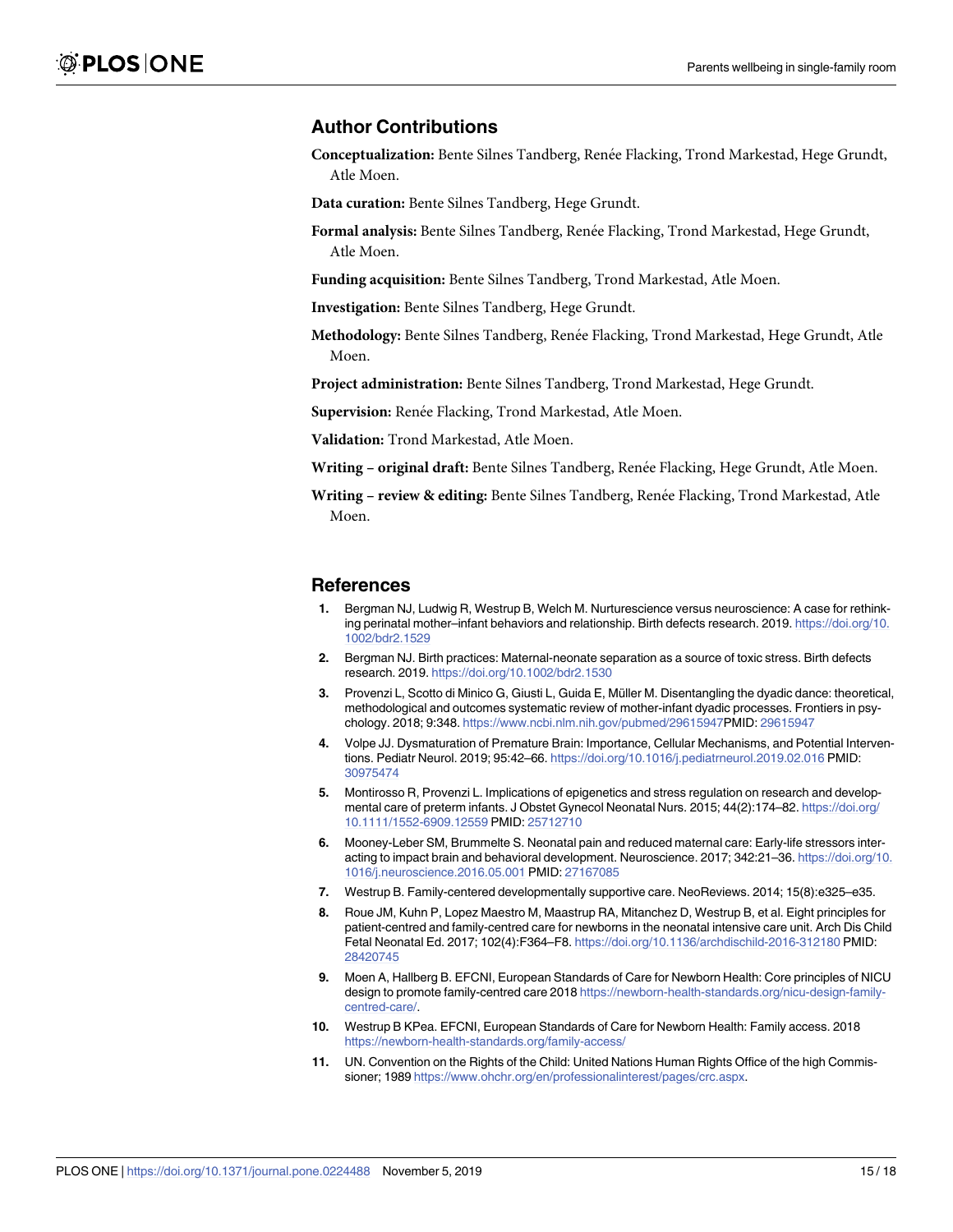- <span id="page-15-0"></span>**[12](#page-1-0).** Raiskila S, Axelin A, Toome L, Caballero S, Tandberg BS, Montirosso R, et al. Parents' presence and parent–infant closeness in 11 neonatal intensive care units in six European countries vary between and within the countries. Acta Paediatrica. 2017:n/a-n/a. <http://dx.doi.org/10.1111/apa.13798>
- **[13](#page-1-0).** Pallas-Alonso CR, Losacco V, Maraschini A, Greisen G, Pierrat V, Warren I, et al. Parental involvement and kangaroo care in European neonatal intensive care units: a policy survey in eight countries. Pediatr Crit Care Med. 2012; 13(5):568–77. <https://doi.org/10.1097/PCC.0b013e3182417959> PMID: [22760425](http://www.ncbi.nlm.nih.gov/pubmed/22760425)
- **[14](#page-1-0).** O'Brien K, Robson K, Bracht M, Cruz M, Lui K, Alvaro R, et al. Effectiveness of Family Integrated Care in neonatal intensive care units on infant and parent outcomes: a multicentre, multinational, cluster-randomised controlled trial. Lancet Child Adolesc Health. 2018; 2(4):245–54. [https://doi.org/10.1016/](https://doi.org/10.1016/S2352-4642(18)30039-) [S2352-4642\(18\)30039-P](https://doi.org/10.1016/S2352-4642(18)30039-)MID: [30169298](http://www.ncbi.nlm.nih.gov/pubmed/30169298)
- **[15](#page-1-0).** Lester BM, Hawes K, Abar B, Sullivan M, Miller R, Bigsby R, et al. Single-family room care and neurobehavioral and medical outcomes in preterm infants. Pediatrics. 2014; 134(4):754–60. [https://doi.org/10.](https://doi.org/10.1542/peds.2013-4252) [1542/peds.2013-4252](https://doi.org/10.1542/peds.2013-4252) PMID: [25246623](http://www.ncbi.nlm.nih.gov/pubmed/25246623)
- **[16](#page-1-0).** Lester BM, Salisbury AL, Hawes K, Dansereau LM, Bigsby R, Laptook A, et al. 18-Month Follow-Up of Infants Cared for in a Single-Family Room Neonatal Intensive Care Unit. J Pediatr. 2016; 177:84–9. <https://doi.org/10.1016/j.jpeds.2016.06.069> PMID: [27470693](http://www.ncbi.nlm.nih.gov/pubmed/27470693)
- **[17](#page-1-0).** Vohr B, McGowan E, McKinley L, Tucker R, Keszler L, Alksninis B. Differential Effects of the Single-Family Room Neonatal Intensive Care Unit on 18- to 24-Month Bayley Scores of Preterm Infants. J Pediatr. 2017; 185:42–8 e1. <https://doi.org/10.1016/j.jpeds.2017.01.056>PMID: [28238479](http://www.ncbi.nlm.nih.gov/pubmed/28238479)
- **[18](#page-2-0).** Pineda RG, Stransky KE, Rogers C, Duncan MH, Smith GC, Neil J, et al. The single-patient room in the NICU: maternal and family effects. J Perinatol. 2012; 32(7):545–51. <https://doi.org/10.1038/jp.2011.144> PMID: [22031044](http://www.ncbi.nlm.nih.gov/pubmed/22031044)
- **[19](#page-2-0).** Domanico R, Davis DK, Coleman F, Davis BO Jr. Documenting the NICU design dilemma: parent and staff perceptions of open ward versus single family room units. J Perinatol. 2010; 30(5):343–51. [https://](https://dx.doi.org/10.1038/jp.2009.195) [dx.doi.org/10.1038/jp.2009.195P](https://dx.doi.org/10.1038/jp.2009.195)MID: [20072132](http://www.ncbi.nlm.nih.gov/pubmed/20072132)
- **[20](#page-2-0).** Pineda RG, Neil J, Dierker D, Smyser CD, Wallendorf M, Kidokoro H, et al. Alterations in brain structure and neurodevelopmental outcome in preterm infants hospitalized in different neonatal intensive care unit environments. J Pediatr. 2014; 164(1):52–60 e2. <https://doi.org/10.1016/j.jpeds.2013.08.047>PMID: [24139564](http://www.ncbi.nlm.nih.gov/pubmed/24139564)
- **[21](#page-2-0).** Raiskila S, Axelin A, Toome L, Caballero S, Tandberg BS, Montirosso R, et al. Parents' presence and parent-infant closeness in 11 neonatal intensive care units in six European countries vary between and within the countries. Acta Paediatr. 2017; 106(6):878–88. [https://www.ncbi.nlm.nih.gov/pubmed/](https://www.ncbi.nlm.nih.gov/pubmed/28235152) [28235152](https://www.ncbi.nlm.nih.gov/pubmed/28235152)PMID: [28235152](http://www.ncbi.nlm.nih.gov/pubmed/28235152)
- **[22](#page-2-0).** Misund AR, Nerdrum P, Diseth TH. Mental health in women experiencing preterm birth. BMC Pregnancy Childbirth. 2014; 14(1):263. <https://doi.org/10.1186/1471-2393-14-263> PMID: [25107462](http://www.ncbi.nlm.nih.gov/pubmed/25107462)
- **[23](#page-2-0).** Prouhet PM, Gregory MR, Russell CL, Yaeger LH. Fathers' Stress in the Neonatal Intensive Care Unit: A Systematic Review. Adv Neonatal Care. 2018; 18(2):105–20. [https://doi.org/10.1097/ANC.](https://doi.org/10.1097/ANC.0000000000000472) [0000000000000472](https://doi.org/10.1097/ANC.0000000000000472) PMID: [29595549](http://www.ncbi.nlm.nih.gov/pubmed/29595549)
- **[24](#page-2-0).** Tandberg BS, Froslie KF, Markestad T, Flacking R, Grundt H, Moen A. Single-family room design in the neonatal intensive care unit did not improve growth. Acta Paediatr. 2019; 108(6):1028–35. [https://doi.](https://doi.org/10.1111/apa.14746) [org/10.1111/apa.14746](https://doi.org/10.1111/apa.14746) PMID: [30729563](http://www.ncbi.nlm.nih.gov/pubmed/30729563)
- **[25](#page-4-0).** Cox JL, Holden JM, Sagovsky R. Detection of postnatal depression. Development of the 10-item Edinburgh Postnatal Depression Scale. Br J Psychiatry. 1987; 150(6):782–6. [https://doi.org/10.1192/bjp.](https://doi.org/10.1192/bjp.150.6.782) [150.6.782](https://doi.org/10.1192/bjp.150.6.782)
- **[26](#page-4-0).** Eberhard-Gran M, Eskild A, Tambs K, Schei B, Opjordsmoen S. The Edinburgh Postnatal Depression Scale: validation in a Norwegian community sample. Nord J Psychiatry. 2001; 55(2):113–7. [https://doi.](https://doi.org/10.1080/08039480117684) [org/10.1080/08039480117684P](https://doi.org/10.1080/08039480117684)MID: [11802908](http://www.ncbi.nlm.nih.gov/pubmed/11802908)
- **[27](#page-4-0).** Eberhard-Gran M, Eskild A, Tambs K, Opjordsmoen S, Ove Samuelsen S. Review of validation studies of the Edinburgh Postnatal Depression Scale. Acta Psychiatrica Scandinavica. 2001; 104(4):243–9. <https://doi.org/10.1111/j.1600-0447.2001.00187.x>PMID: [11722298](http://www.ncbi.nlm.nih.gov/pubmed/11722298)
- [28](#page-4-0). Rubertsson C, Börjesson K, Berglund A, Josefsson A, Sydsjö G. The Swedish validation of Edinburgh postnatal depression scale (EPDS) during pregnancy. Nordic journal of psychiatry. 2011; 65(6):414–8. [https://doi.org/10.3109/08039488.2011.590606P](https://doi.org/10.3109/08039488.2011.590606)MID: [21728782](http://www.ncbi.nlm.nih.gov/pubmed/21728782)
- **[29](#page-4-0).** Spielberger CD. Manual for the State-Trait Anxiety Inventory STAI (form Y)(" self-evaluation questionnaire"). 1983. <https://doi.org/10.1002/9780470479216.corpsy0943>
- **[30](#page-4-0).** Marteau TM, Bekker HL. The development of a six-item short-form of the state scale of the Spielberger State—Trait Anxiety Inventory (STAI). British Journal of Clinical Psychology. 1992; 31(3):301–6.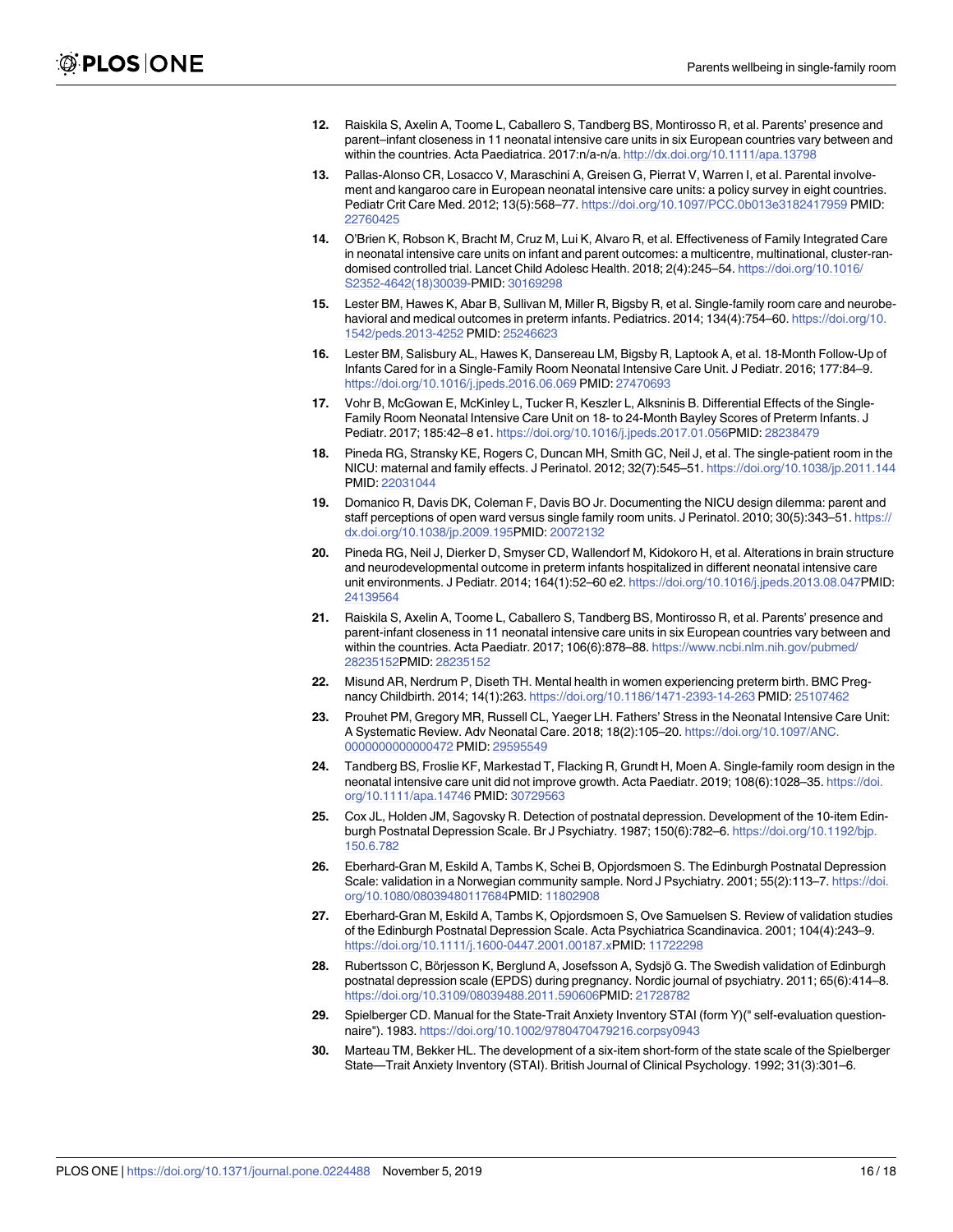- <span id="page-16-0"></span>**[31](#page-4-0).** Bekker HL, Legare F, Stacey D, O'Connor A, Lemyre L. Is anxiety a suitable measure of decision aid effectiveness: a systematic review? Patient Education and Counseling. 2003; 50(3):255–62. [https://doi.](https://doi.org/10.1016/s0738-3991(03)00045-4) [org/10.1016/s0738-3991\(03\)00045-4](https://doi.org/10.1016/s0738-3991(03)00045-4) PMID: [12900095](http://www.ncbi.nlm.nih.gov/pubmed/12900095)
- **[32](#page-4-0).** Tluczek A, Henriques JB, Brown RL. Support for the reliability and validity of a six-item state anxiety scale derived from the State-Trait Anxiety Inventory. Journal of nursing measurement. 2009; 17(1):19. <https://www.ncbi.nlm.nih.gov/pmc/articles/PMC2776769/> PMID: [19902657](http://www.ncbi.nlm.nih.gov/pubmed/19902657)
- **[33](#page-4-0).** Miles MS, Funk SG, Carlson J. Parental Stressor Scale: neonatal intensive care unit. Nurs Res. 1993; 42(3):148–52. <http://dx.doi.org/10.1097/00006199-199305000-00005> PMID: [8506163](http://www.ncbi.nlm.nih.gov/pubmed/8506163)
- **[34](#page-4-0).** Miles MS, Holditch-Davis D, Schwartz TA, Scher M. Depressive symptoms in mothers of prematurely born infants. Journal of Developmental & Behavioral Pediatrics. 2007; 28(1):36–44. [https://doi.org/10.](https://doi.org/10.1097/01.DBP.0000257517.52459.7a) [1097/01.DBP.0000257517.52459.7a](https://doi.org/10.1097/01.DBP.0000257517.52459.7a) PMID: [17353730](http://www.ncbi.nlm.nih.gov/pubmed/17353730)
- **[35](#page-5-0).** Franck LS, Cox S, Allen A, Winter I. Measuring neonatal intensive care unit-related parental stress. J Adv Nurs. 2005; 49(6):608–15. <https://doi.org/10.1111/j.1365-2648.2004.03336.x> PMID: [15737221](http://www.ncbi.nlm.nih.gov/pubmed/15737221)
- **[36](#page-5-0).** Månsson C, Jakobsson U, Lundqvist P. Translation and psychometric evaluation of a Swedish version of the parental stressor scale PSS: NICU. Scandinavian journal of caring sciences. 2016; 30(1):193– 201. [https://doi.org/10.1111/scs.12217P](https://doi.org/10.1111/scs.12217)MID: [25918977](http://www.ncbi.nlm.nih.gov/pubmed/25918977)
- **[37](#page-5-0).** Abidin RR. Parenting Stress Index: Manual, Administration Booklet,[and] Research Update. 1983.
- **[38](#page-5-0).** Abidin RR, Flens JR, Austin WG. Parenting Stress Index. Forensic uses of clinical assessment instruments. 1995:297–328.
- **[39](#page-5-0).** Kornør H, & Martinussen, M. PSI: Parenting Stress Index, 3. versjon. I H. Kornør (red.), PsykTest-BARN. Hentet fra [http://www.psyktest.no/PSI.63155.cms.](http://www.psyktest.no/PSI.63155.cms) 2011.
- **[40](#page-5-0).** Condon JT, Corkindale CJ. The assessment of parent-to-infant attachment: Development of a selfreport questionnaire instrument. Journal of Reproductive and Infant Psychology. 1998; 16(1):57–76. <https://doi.org/10.1080/02646839808404558>
- **[41](#page-10-0).** Feeley N, Waitzer E, Sherrard K, Boisvert L, Zelkowitz P. Fathers' perceptions of the barriers and facilitators to their involvement with their newborn hospitalised in the neonatal intensive care unit. J Clin Nurs. 2013; 22(3–4):521–30. <https://doi.org/10.1111/j.1365-2702.2012.04231.x> PMID: [23186388](http://www.ncbi.nlm.nih.gov/pubmed/23186388)
- **[42](#page-10-0).** McMahon GE, Spencer-Smith MM, Pace CC, Spittle AJ, Stedall P, Richardson K, et al. Influence of Fathers' Early Parenting on the Development of Children Born Very Preterm and Full Term. The Journal of pediatrics. 2019; 205:195–201. <https://doi.org/10.1016/j.jpeds.2018.09.073> PMID: [30448013](http://www.ncbi.nlm.nih.gov/pubmed/30448013)
- **[43](#page-10-0).** Sabnis A, Fojo S, Nayak SS, Lopez E, Tarn DM, Zeltzer L. Reducing parental trauma and stress in neonatal intensive care: systematic review and meta-analysis of hospital interventions. J Perinatol. 2019; 39(3):375–86. <https://doi.org/10.1038/s41372-018-0310-9> PMID: [30659239](http://www.ncbi.nlm.nih.gov/pubmed/30659239)
- **[44](#page-11-0).** Shields L, Zhou H, Pratt J, Taylor M, Hunter J, Pascoe E. Family-centred care for hospitalised children aged 0–12 years. Cochrane Database Syst Rev. 2012; 10:CD004811. [https://www.cochranelibrary.](https://www.cochranelibrary.com/cdsr/doi/10.1002/14651858.CD004811.pub3) [com/cdsr/doi/10.1002/14651858.CD004811.pub3](https://www.cochranelibrary.com/cdsr/doi/10.1002/14651858.CD004811.pub3)
- **[45](#page-11-0).** Belsky J, de Haan M. Annual Research Review: Parenting and children's brain development: the end of the beginning. Journal of Child Psychology and Psychiatry. 2011; 52(4):409–28. [https://doi.org/10.](https://doi.org/10.1111/j.1469-7610.2010.02281.x) [1111/j.1469-7610.2010.02281.x](https://doi.org/10.1111/j.1469-7610.2010.02281.x)
- **[46](#page-11-0).** Ludington-Hoe SM. Skin-to-Skin Contact: A Comforting Place With Comfort Food. MCN Am J Matern Child Nurs. 2015; 40(6):359–66; quiz E23–4. <https://www.ncbi.nlm.nih.gov/pubmed/26280947>PMID: [26280947](http://www.ncbi.nlm.nih.gov/pubmed/26280947)
- **[47](#page-11-0).** Provenzi L, Broso S, Montirosso R. Do mothers sound good? A systematic review of the effects of maternal voice exposure on preterm infants' development. Neuroscience & Biobehavioral Reviews. 2018; 88:42–50. <https://doi.org/10.1016/j.neubiorev.2018.03.009>
- **[48](#page-11-0).** Filippa M, Lordier L, De Almeida JS, Monaci MG, Darque A, Grandjean D, et al. Early vocal contact and music in the NICU: new insights into preventive interventions. Pediatric research. 2019:1. [https://doi.](https://doi.org/10.1038/s41390-019-0521-6) [org/10.1038/s41390-019-0521-6](https://doi.org/10.1038/s41390-019-0521-6)
- **[49](#page-11-0).** Pineda RG, Neil J, Dierker D, Smyser CD, Wallendorf M, Kidokoro H, et al. Alterations in brain structure and neurodevelopmental outcome in preterm infants hospitalized in different neonatal intensive care unit environments. The Journal of pediatrics. 2014; 164(1):52–60. e2. [https://www.ncbi.nlm.nih.gov/](https://www.ncbi.nlm.nih.gov/pubmed/24139564) [pubmed/24139564](https://www.ncbi.nlm.nih.gov/pubmed/24139564)PMID: [24139564](http://www.ncbi.nlm.nih.gov/pubmed/24139564)
- **[50](#page-11-0).** Matthey S. Calculating clinically significant change in postnatal depression studies using the Edinburgh Postnatal Depression Scale. Journal of affective disorders. 2004; 78(3):269–72. [https://doi.org/10.](https://doi.org/10.1016/S0165-0327(02)00313-0) [1016/S0165-0327\(02\)00313-0](https://doi.org/10.1016/S0165-0327(02)00313-0) PMID: [15013253](http://www.ncbi.nlm.nih.gov/pubmed/15013253)
- **[51](#page-11-0).** Prouhet PM, Gregory MR, Russell CL, Yaeger LH. Fathers' stress in the neonatal intensive care unit: A systematic review. Advances in Neonatal Care. 2018; 18(2):105–20. [https://www.ncbi.nlm.nih.gov/](https://www.ncbi.nlm.nih.gov/pubmed/29595549) [pubmed/29595549](https://www.ncbi.nlm.nih.gov/pubmed/29595549)PMID: [29595549](http://www.ncbi.nlm.nih.gov/pubmed/29595549)